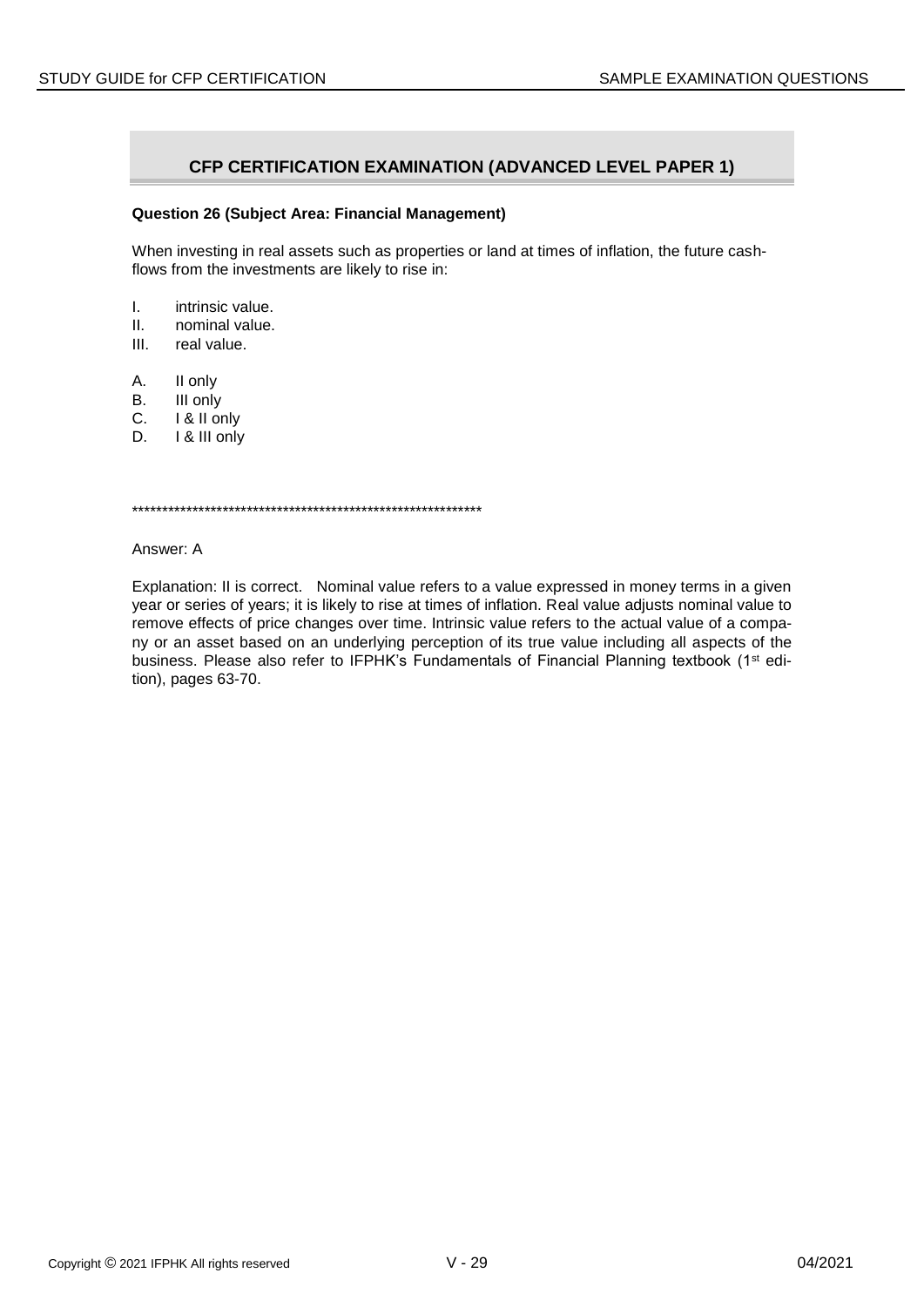### **Question 27 (Subject Area: Financial Management)**

Which of the following abilities of a financial planning strategy can be evaluated with reference to information provided by a financial budget?

- $\mathbf{L}$ Its ability to maintain a certain level of living standard.
- $II.$ Its ability to maintain a sufficient amount of emergency cash.
- $III.$ Its ability to maintain investment risk at an acceptable level.
- IV. Its ability to maintain wealth accumulation at a reasonable pace.
- А. I & IV only
- I, II & III only **B.**
- $C_{1}$ I, II & IV only
- D. II, III & IV only

Answer: C

Explanation: I, II & IV are correct. Living standard can be measured by the amount of consumption. The sufficiency of emergency cash is usually measured by the amount of expenses in a number of months. Wealth is usually accumulated through regular savings. These are components in a budget. Investment risk is reflected in the balance sheet. Please also refer to IFPHK's Fundamentals of Financial Planning textbook (1<sup>st</sup> edition), pages 105-112.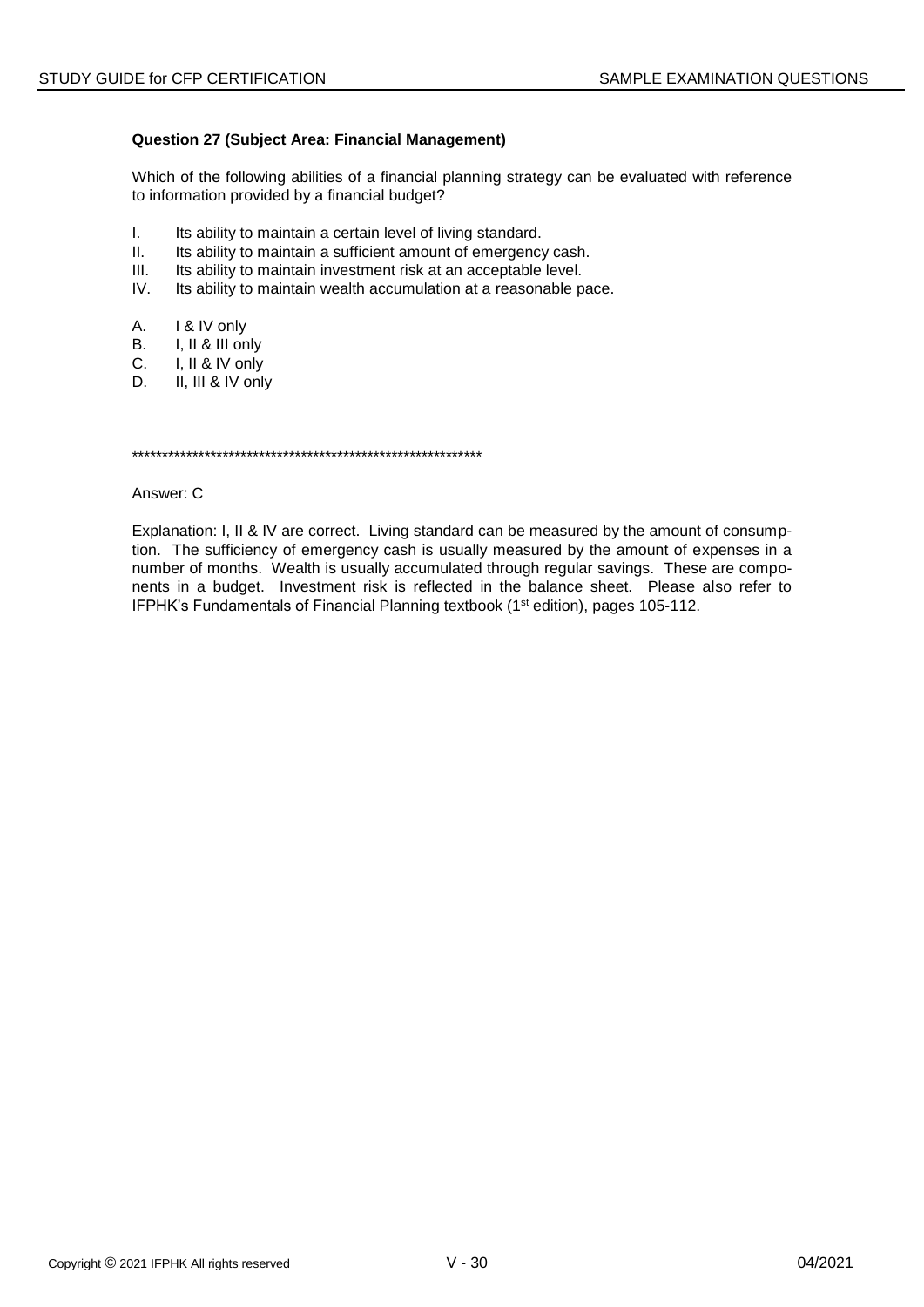## **Question 28 (Subject Area: Financial Planning Principles)**

In the early stage of establishing a relationship with a client, a financial planner should:

- $\mathbf{L}$ discuss the process and concepts of financial planning with the client.
- $II.$ inform the client about the limitation and scope of the services that the planner can provide legally.
- $III.$ clarify the respective responsibilities of the planner and the client.
- explore the risk attitude of the client. IV.
- А. I & III only
- **B.** II & IV only
- $C_{1}$ I, II & III only
- D. I, III & IV only

#### Answer: C

Explanation: I, II & III are correct as they are all actions that should be taken by a financial planner in Step 1 of the financial planning process. Exploring the risk attitude of the client should be done in Step 2 of the financial planning process. Please also refer to IFPHK's Fundamentals of Financial Planning textbook (1<sup>st</sup> edition), pages 342-348.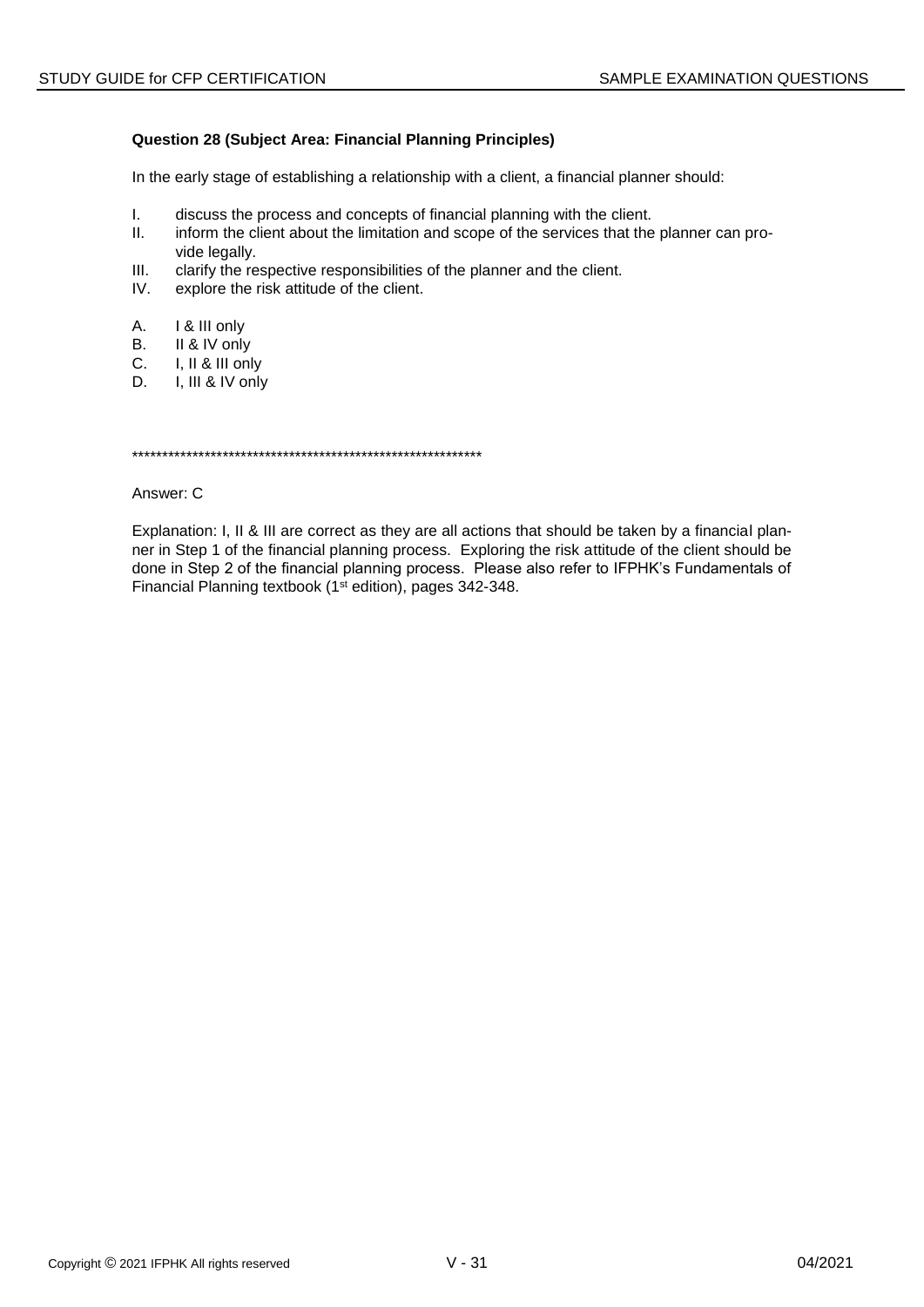## **Question 29 (Subject Area: Financial Planning Principles)**

Which of the following statements about determining the client's personal and financial goals, needs and priorities are CORRECT?

- $\mathbf{L}$ They must be determined mutually by the planner and the client.
- $II.$ They must be determined with sole reference to the client's financial strengths and weaknesses.
- $III.$ Those relevant to the scope of engagement need to be determined in clear and measurable objectives.
- A. I & II only
- **B.** I & III only
- II & III only C.
- D.  $I, II & II$

Answer: B

Explanation: I & III are correct. A client's personal and financial goals, needs and priorities must not be limited only to the client's financial strengths and weaknesses. Please also refer to IFPHK's Fundamentals of Financial Planning textbook (1<sup>st</sup> edition), pages 366-371.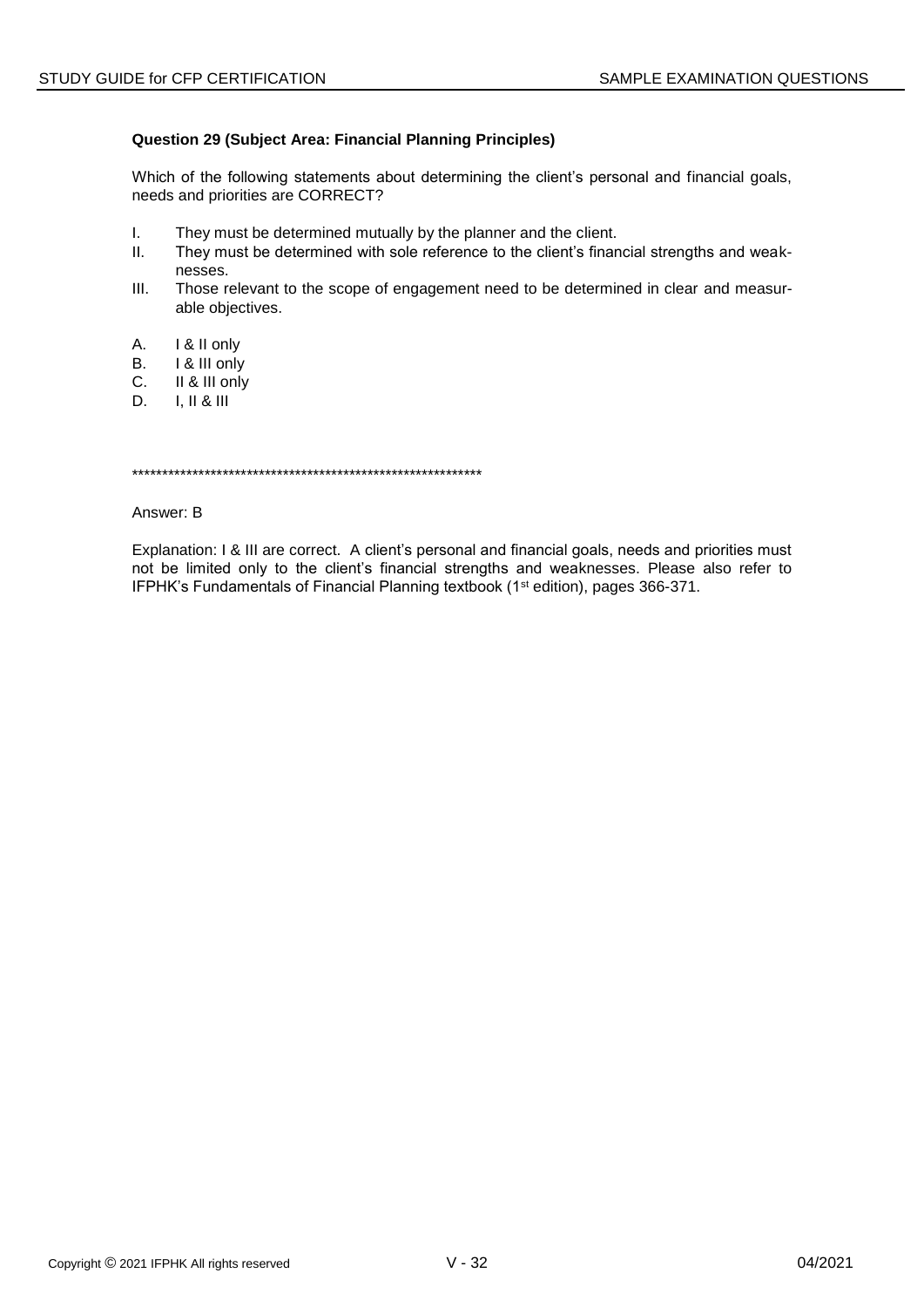### **Question 30 (Subject Area: Financial Planning Principles)**

Evaluating the client's financial position is an important step in the financial planning process. Which of the following tasks should be completed in this step?

- $\mathbf{L}$ Assessing the liabilities of the client.
- $II.$ Identifying the client's financial strengths and weaknesses.
- $III.$ Preparing cashflow statements of the client.
- $IV_{-}$ Recommending appropriate insurance policies to the client.
- A. I & III only
- **B.** I, II & III only
- $C_{1}$ I, II & IV only
- D. II, III & IV only

#### Answer: B

Explanation: I, II & III are correct. They are all tasks that should be completed in Step 3 of the financial planning process. Recommending appropriate insurance policies to the client should be done in Step 4 of the financial planning process. Please also refer to IFPHK's Fundamentals of Financial Planning textbook (1<sup>st</sup> edition), chapter 13.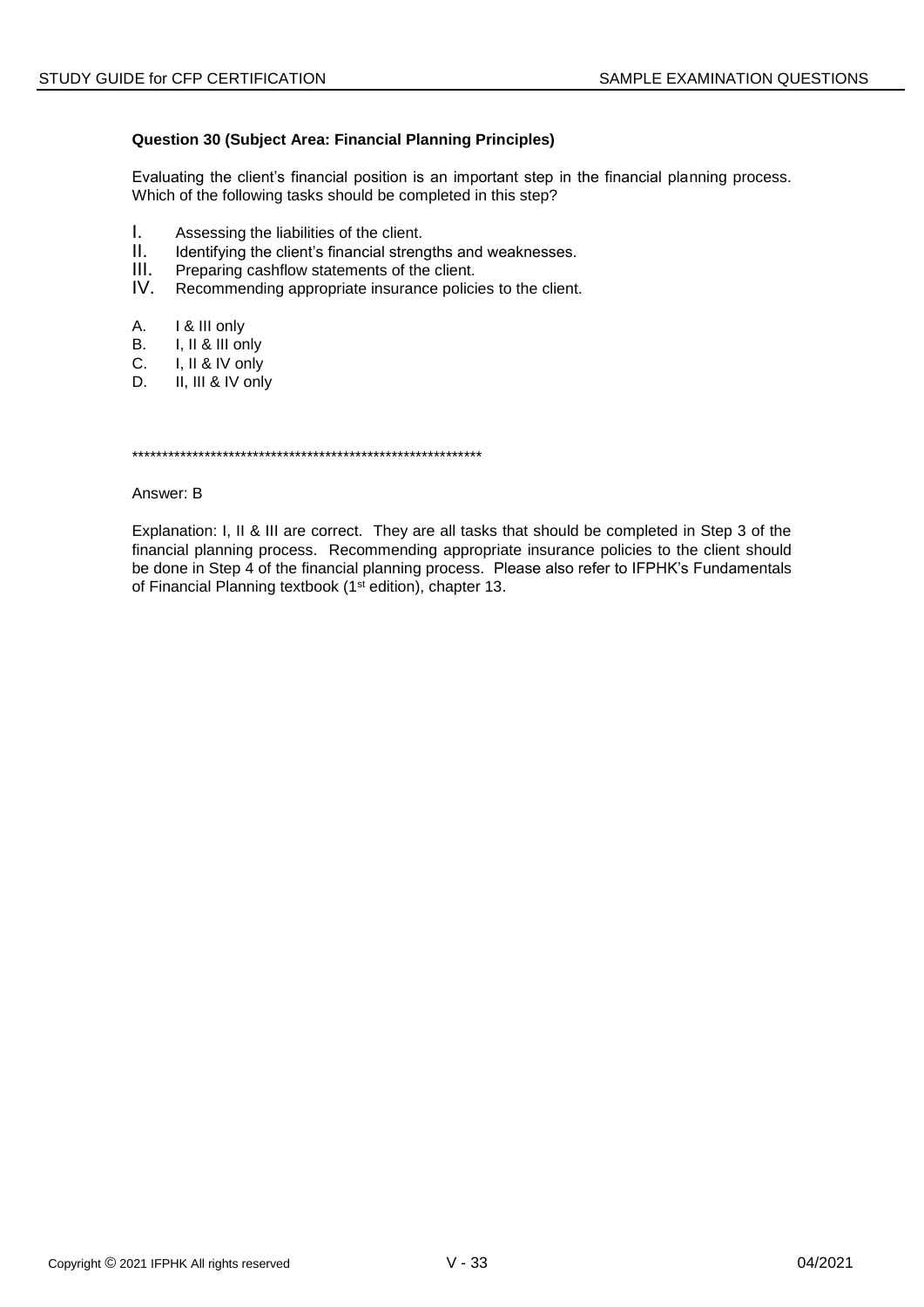## **Question 31 (Subject Area: Retirement Planning)**

Which of the following is/are disadvantages of defined-contribution plans from the employee's perspective?

- L. Amount of actual retirement benefit is not known.
- $II.$ Individual members solely account for contributions.
- $III.$ Investment losses must be borne by the employee.
- А. I only
- I & III only В.
- $C.$ II & III only
- D.  $I, II & II$

#### Answer: B

Explanation: I & III are correct. Apart from employees, employers usually also contribute to defined-contribution plans. The Hong Kong Mandatory Provident Fund Scheme is an example of a defined-contribution plan. Please also refer to IFPHK's Employee Benefits and Estate Planning textbook (1<sup>st</sup> edition), page 53.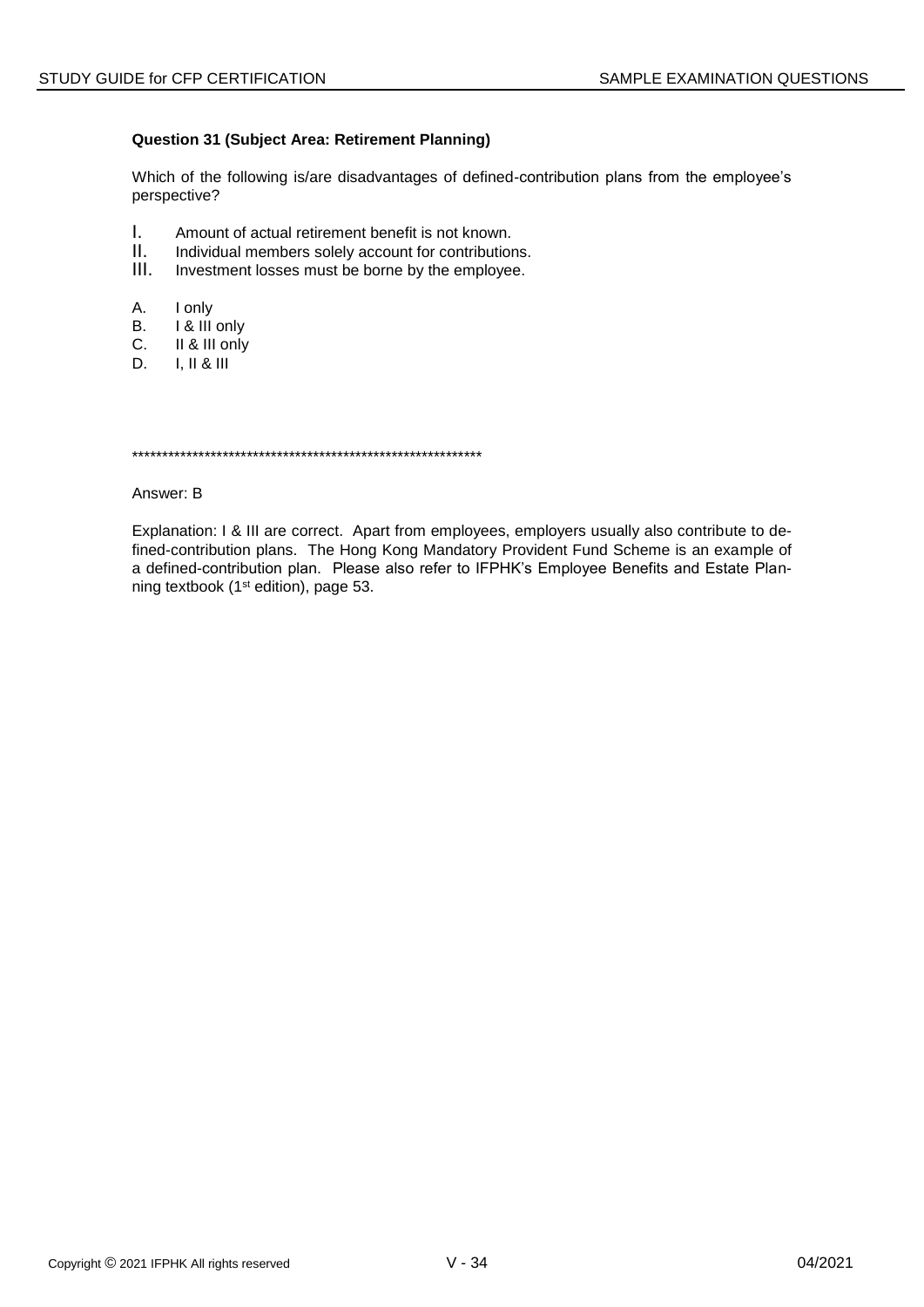### **Question 32 (Subject Area: Retirement Planning)**

Tim plans to set up a retirement fund to provide an amount of \$50,000 per year over 20 years starting next year. Assume that the expected rate of return to the fund is 10% per year, how much money would he have invested today if the expected inflation rate is 6%?

A. \$296,442 B. \$425,678

C. \$573,496

D. \$693,346

\*\*\*\*\*\*\*\*\*\*\*\*\*\*\*\*\*\*\*\*\*\*\*\*\*\*\*\*\*\*\*\*\*\*\*\*\*\*\*\*\*\*\*\*\*\*\*\*\*\*\*\*\*\*\*\*\*\*

Answer: D

Explanation: D is correct. It is calculated as follows:

Present value of the retirement fund after one year = PV(bgn) I={(1.10/1.06)-1}, n=20, PMT=-\$50,000, PV =\$719,510

Amount of investment today = \$719,510/(1.1/1.06)=\$693,346

Please also refer to IFPHK's Fundamentals of Financial Planning textbook (1<sup>st</sup> edition), pages 53-62.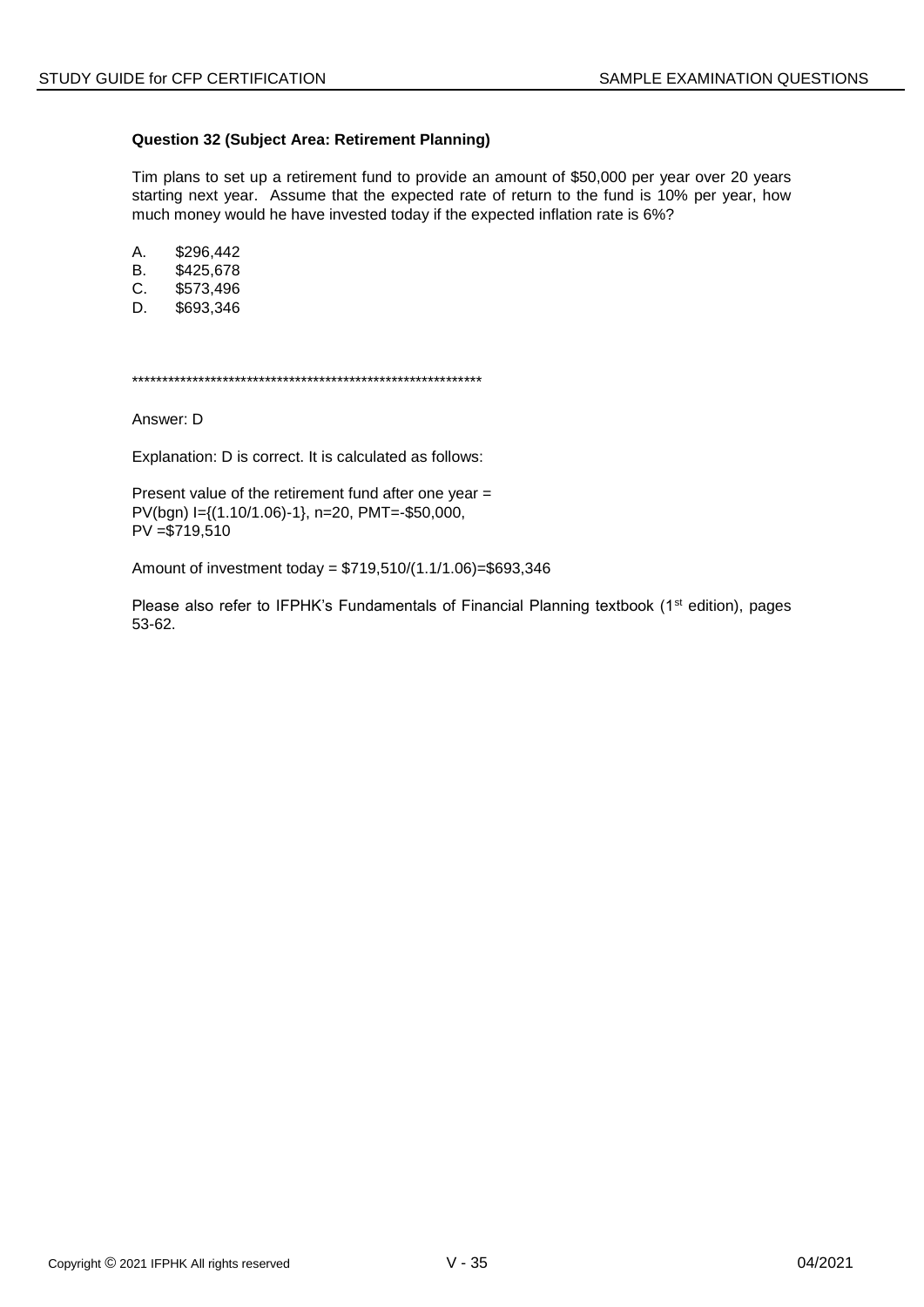### **Question 33 (Subject Area: Investment Planning/Asset Management)**

Using the capital market line (CML) in analyzing a risky portfolio, \_\_\_\_\_\_\_ performance is indicated by a position below the CML, \_\_\_\_\_\_\_ performance is indicated by a position above the CML and \_\_\_\_\_\_\_ performance is indicated by a position on the CML.

| А. | inferior | ; optimal  | ; superior |
|----|----------|------------|------------|
| В. | inferior | ; superior | ; optimal  |
| C. | optimal  | ; superior | ; inferior |
| D. | superior | ; inferior | ; optimal  |

\*\*\*\*\*\*\*\*\*\*\*\*\*\*\*\*\*\*\*\*\*\*\*\*\*\*\*\*\*\*\*\*\*\*\*\*\*\*\*\*\*\*\*\*\*\*\*\*\*\*\*\*\*\*\*\*\*\*

Answer: B

Explanation: B is correct. The capital market line (CML) is a line used in the capital asset pricing model to illustrate the rates of return for efficient portfolios depending on the risk-free rate of return and the level of risk (standard deviation) for a particular portfolio. Inferior performance is indicated by a position below the CML, superior performance is indicated by a position above the CML and optimal performance is indicated by a position on the CML. Please also refer to IFPHK's Essential of Investments textbook (1<sup>st</sup> edition), pages 221-222.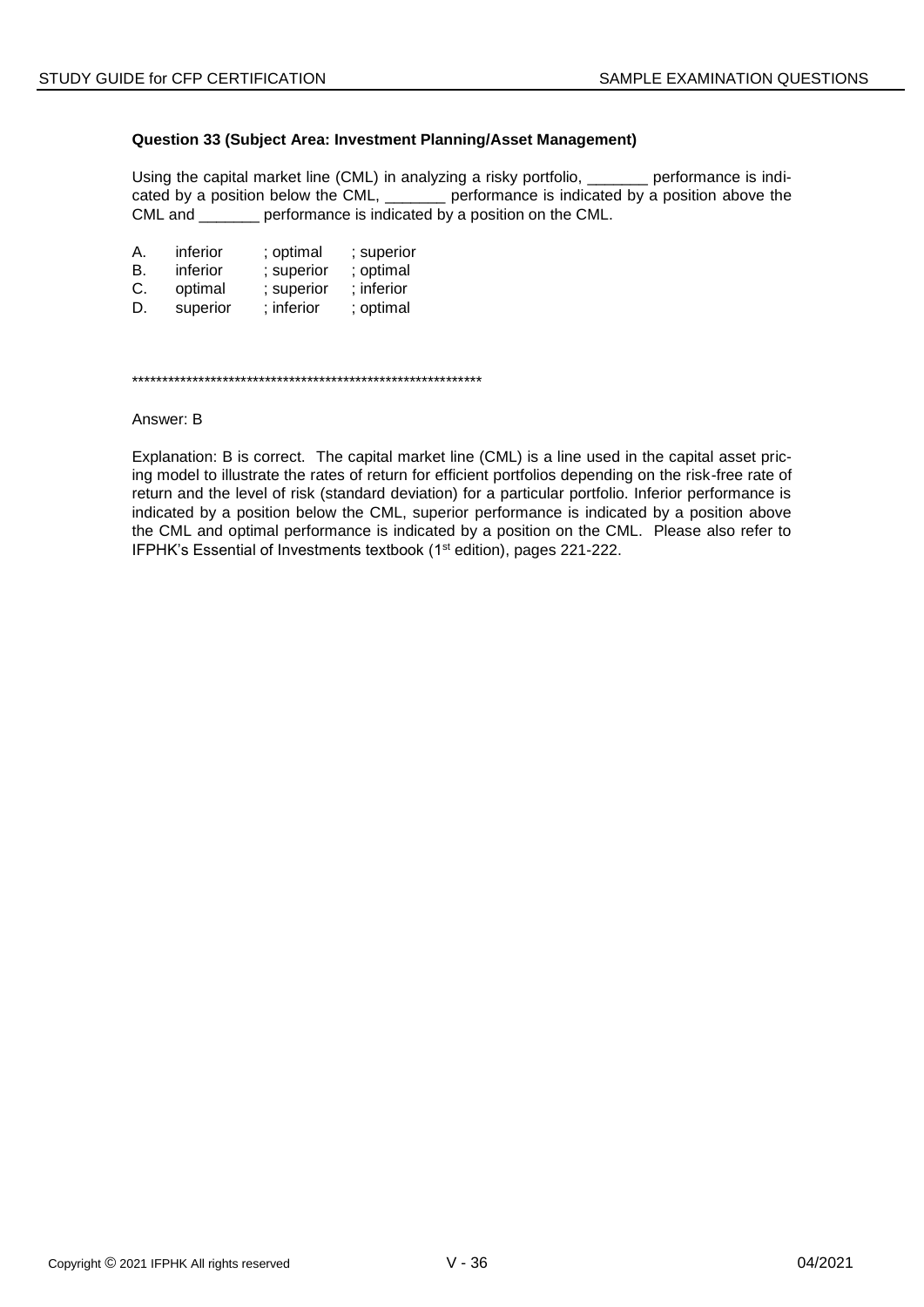### Question 34 (Subject Area: Investment Planning/Asset Management)

Mr. A, a risk-averse investor, is considering to invest in either an US Treasury bill which currently pays a 4.5% rate of return, or a risky portfolio which pays a 8% return with a probability of 40%, and a 3% return with a probability of 60%. Mr. A asks his financial planner to help him calculate the risk premium of investing in the risky portfolio, and to give him some investment advice. Which ONE of the following statements is the MOST appropriate for Mr. A's financial planner to make?

- А. The risk premium is 0 and Mr. A should invest in the risky portfolio.
- **B.** The risk premium is 0 and Mr. A should invest in the US Treasury bill.
- $C_{1}$ The risk premium is 0.5% and Mr. A should invest in the risky portfolio.
- D. The risk premium is 0.5% and Mr. A should invest in the US Treasury bill.

Answer: C

Explanation: C is correct. Risk premium =  $[(8\% * 40\%) + (3\% * 60\%)] - 4.5\% = 0.5\%$ . Mr. A should invest in the risky portfolio because he is rewarded with a risk premium. Please also refer to IFPHK's Essentials of Investments textbook (1<sup>st</sup> edition), pages 137-139.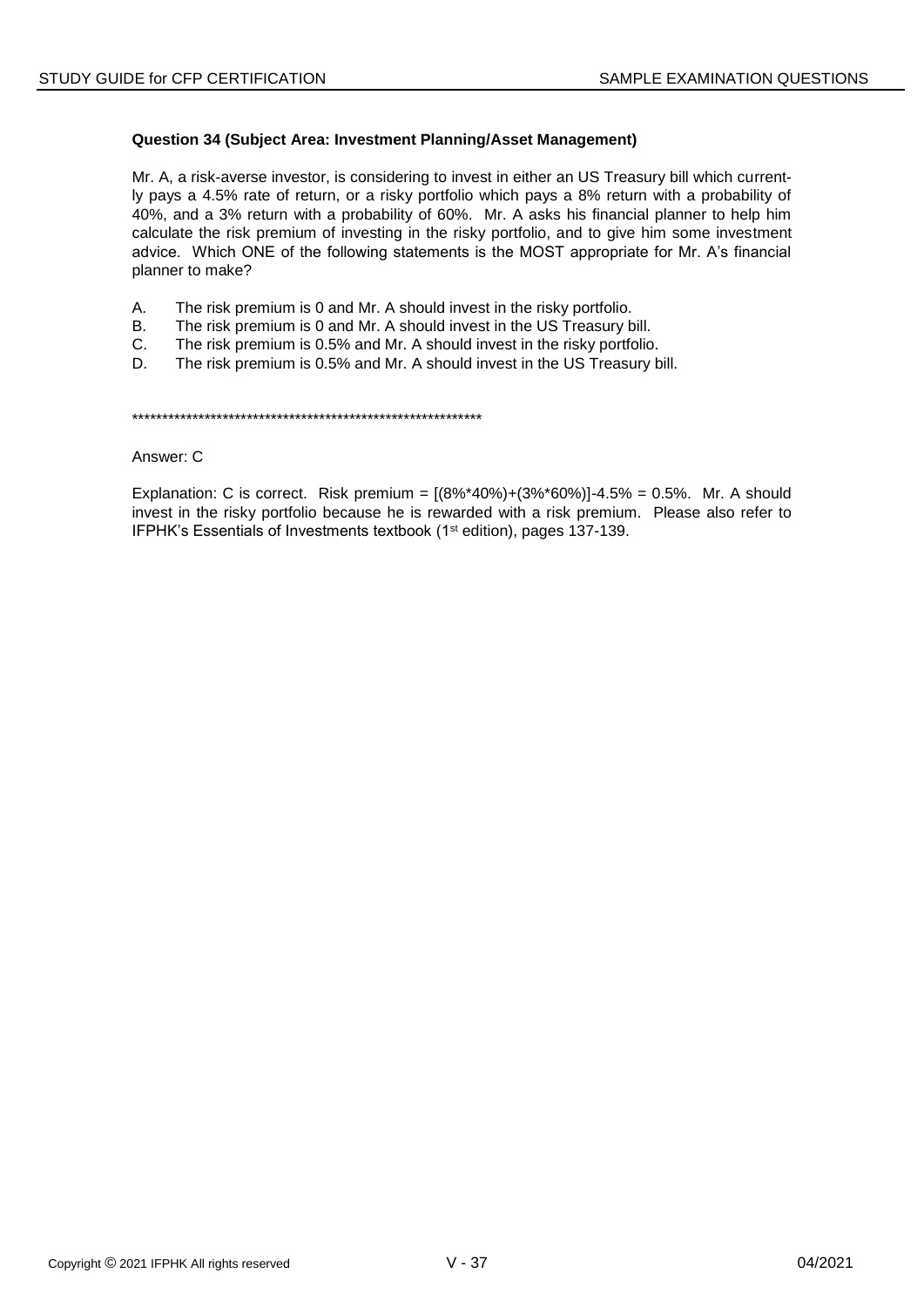## Question 35 (Subject Area: Investment Planning/Asset Management)

### Please refer to the following information to answer Question 35 and Question 36:

Portfolio XYZ is well diversified. It has a return of 10.5%, a portfolio beta of 1.2 and a standard deviation of 5%. Assume the risk free rate is 3% and the interest rate on long-term government bonds is 6%.

What is the Sharpe measure of the portfolio?

A.  $0.9$ 

**B.**  $1.2$ 

C.  $1.5$ 

D. 6.25

Answer: C

Explanation: C is correct. Sharpe measure is calculated by dividing the portfolio excess return (i.e. portfolio return minus risk free rate) by the standard deviation of the portfolio. Please also refer to IFPHK's Essentials of Investments textbook (1<sup>st</sup> edition), page 628.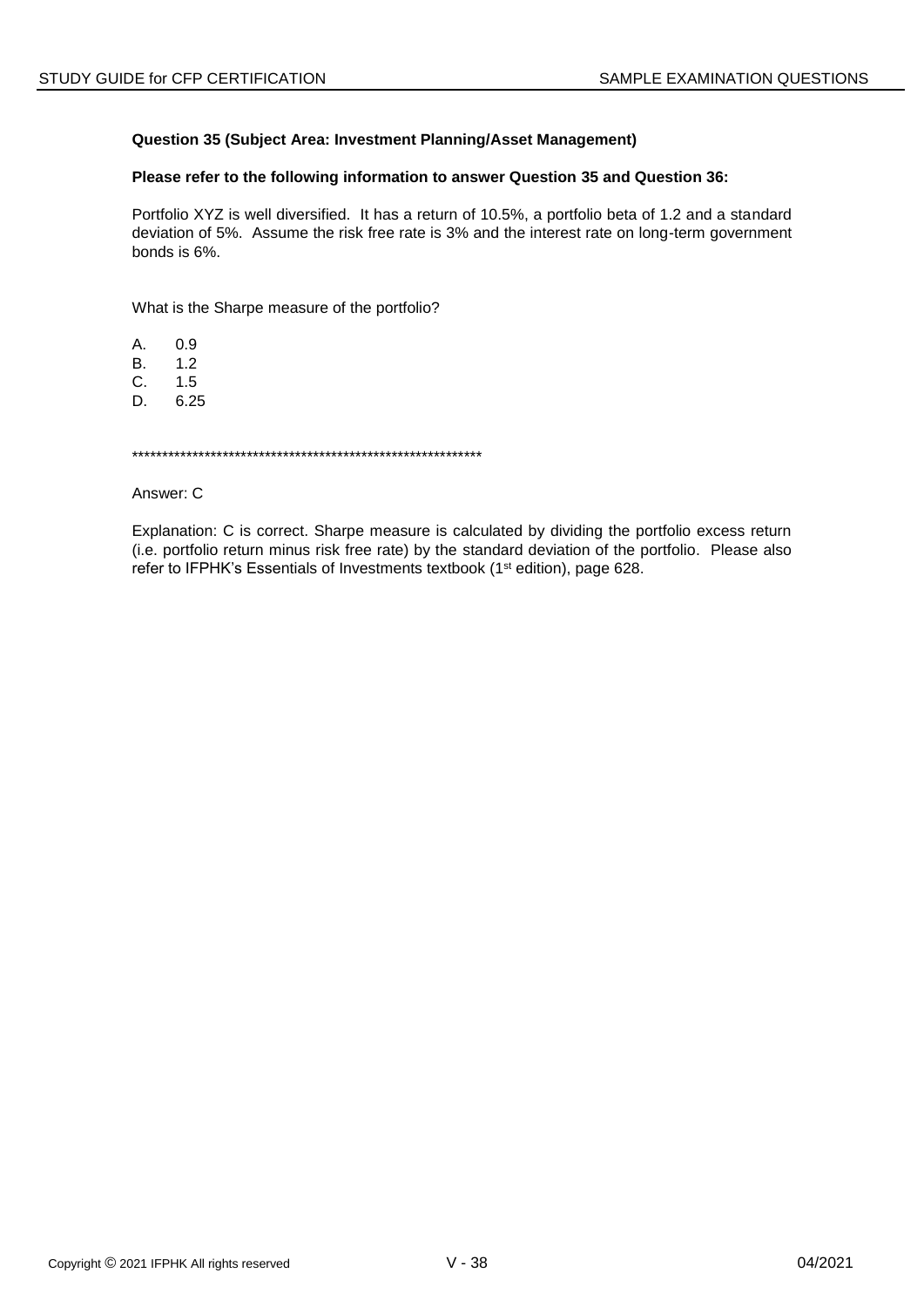### Question 36 (Subject Area: Investment Planning/Asset Management)

What is the Treynor measure of the portfolio?

A.  $0.9$ 

 $B<sub>r</sub>$  $1.2$ 

 $1.5$ C.

D. 6.25

Answer: D

Explanation: D is correct. Treynor measure is calculated by dividing the portfolio excess return (ie. portfolio return minus risk free rate) by the portfolio beta. Please also refer to IFPHK's Essentials of Investments textbook (1<sup>st</sup> edition), page 628.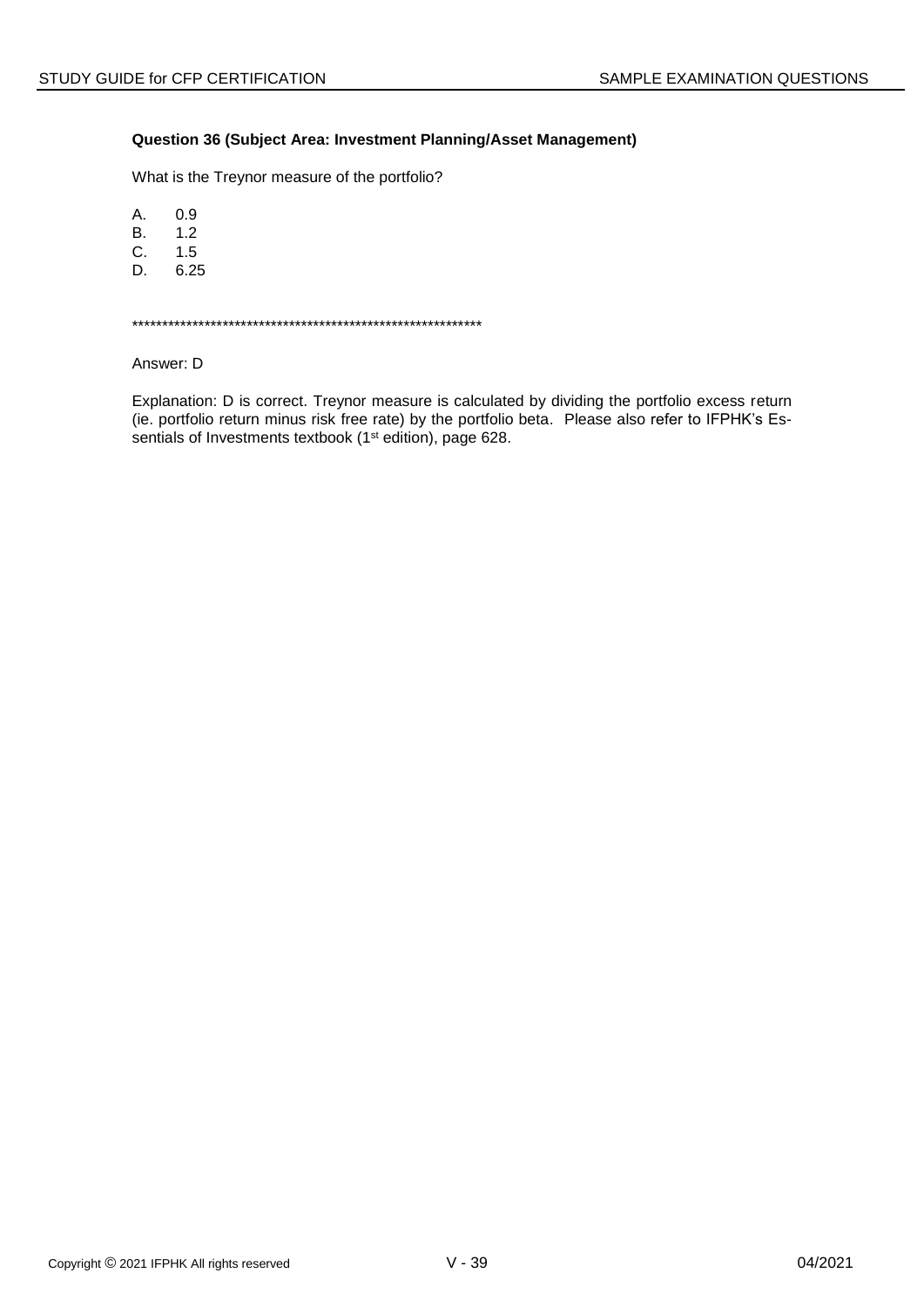### Question 37 (Subject Area: Investment Planning/Asset Management)

If other factors remain constant, for an investment grade corporate bond, the higher its liquidity, the:

- Α. higher its coupon rate.
- **B.** longer its duration.
- C. lower its default risk.
- D. lower its yield to maturity.

#### Answer: D

Explanation: D is correct. Higher liquidity leads to lower liquidity premium, hence lower required rate of return, which in turn causes higher price. Therefore, the bond yield will be lower. Please also refer to IFPHK's Essentials of Investments textbook (1<sup>st</sup> edition), page 306.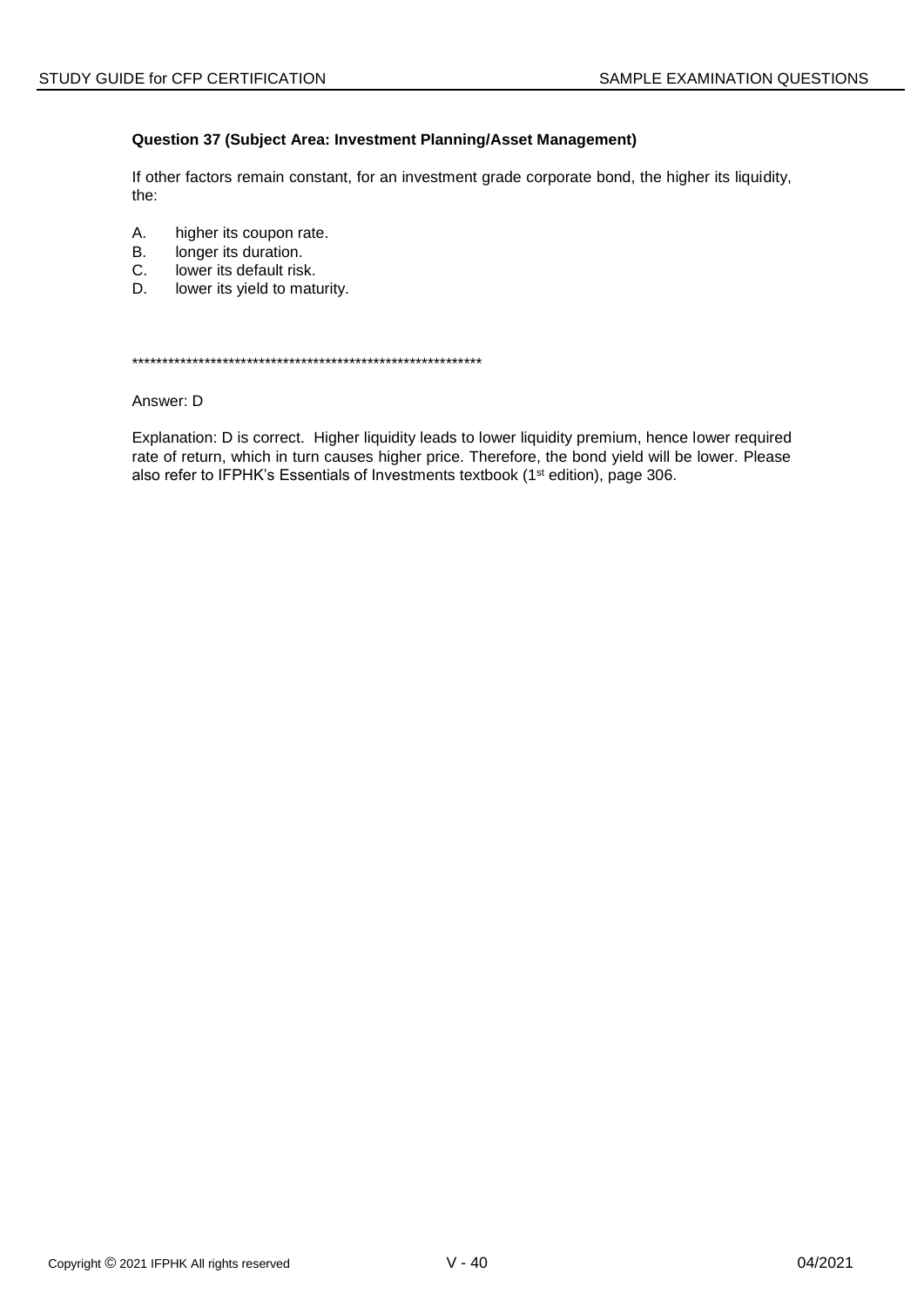### **Question 38 (Subject Area: Insurance Planning/Risk Management)**

Jane is 30 years old now and is considering taking out a life insurance policy. The quotations for four different policies have been obtained, all based on level premium payable by yearly installments. Which ONE of the following policies is MOST LIKLEY to charge the HIGHEST annual premium?

- A. 35-year endowment life insurance policy.
- B. 35-year term life insurance policy.
- C. 65-year paid-up non-participating whole life insurance policy.
- D. Non-participating whole life insurance policy.

\*\*\*\*\*\*\*\*\*\*\*\*\*\*\*\*\*\*\*\*\*\*\*\*\*\*\*\*\*\*\*\*\*\*\*\*\*\*\*\*\*\*\*\*\*\*\*\*\*\*\*\*\*\*\*\*\*\*

Answer: A

Explanation: A is correct. It is an endowment life insurance policy that normally requires a high premium, and compared with the other options, is most likely to charge the highest annual premium. Please also refer to IFPHK's Fundamentals of Risk and Insurance textbook ( $1<sup>st</sup>$  edition), chapter 11.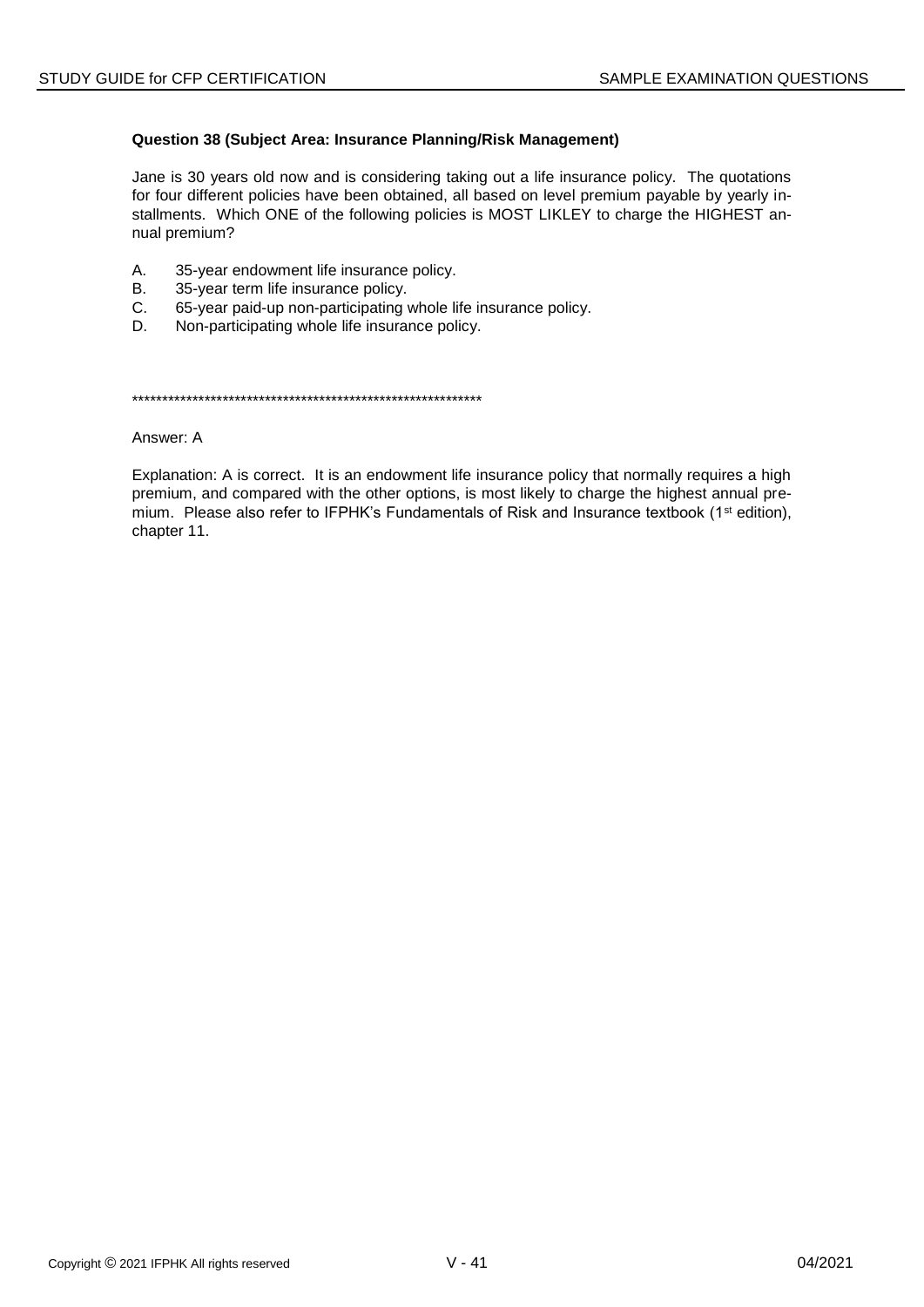### **Question 39 (Subject Area: Insurance Planning/Risk Management)**

Ricky and Susan are a married couple and each of them has taken out a whole life insurance policy with beneficiary details as below:

| Insured | <b>Primary Beneficiary</b> | <b>Contingent Beneficiary</b> |
|---------|----------------------------|-------------------------------|
| Ricky   | Susan                      | Ricky's brother, Tommy        |
| Susan   | Susan's sister, Janet      | Ricky                         |

Ricky and Susan were involved in a traffic accident. Susan passed away at the scene and Ricky passed away one month later. Which ONE of the following statements about entitlement to the life insurance benefits in this case is CORRECT?

- A. Tommy is entitled to the benefits under both Ricky's and Susan's policies.
- B. Tommy is entitled to the benefits under Susan's policy and Janet is entitled to the benefits under Ricky's policy.
- C. Janet is entitled to the benefits under both Ricky's and Susan's policies.
- D. Janet is entitled to the benefits under Susan's policy and Tommy is entitled to the benefits under Ricky's policy.

\*\*\*\*\*\*\*\*\*\*\*\*\*\*\*\*\*\*\*\*\*\*\*\*\*\*\*\*\*\*\*\*\*\*\*\*\*\*\*\*\*\*\*\*\*\*\*\*\*\*\*\*\*\*\*\*\*\*

#### Answer: D

Explanation: D correct in this case. The contingent beneficiary will be entitled to the death benefits upon the death of the primary beneficiary. Please also refer to IFPHK's Fundamentals of Risk and Insurance textbook (1<sup>st</sup> edition), pages 227-228.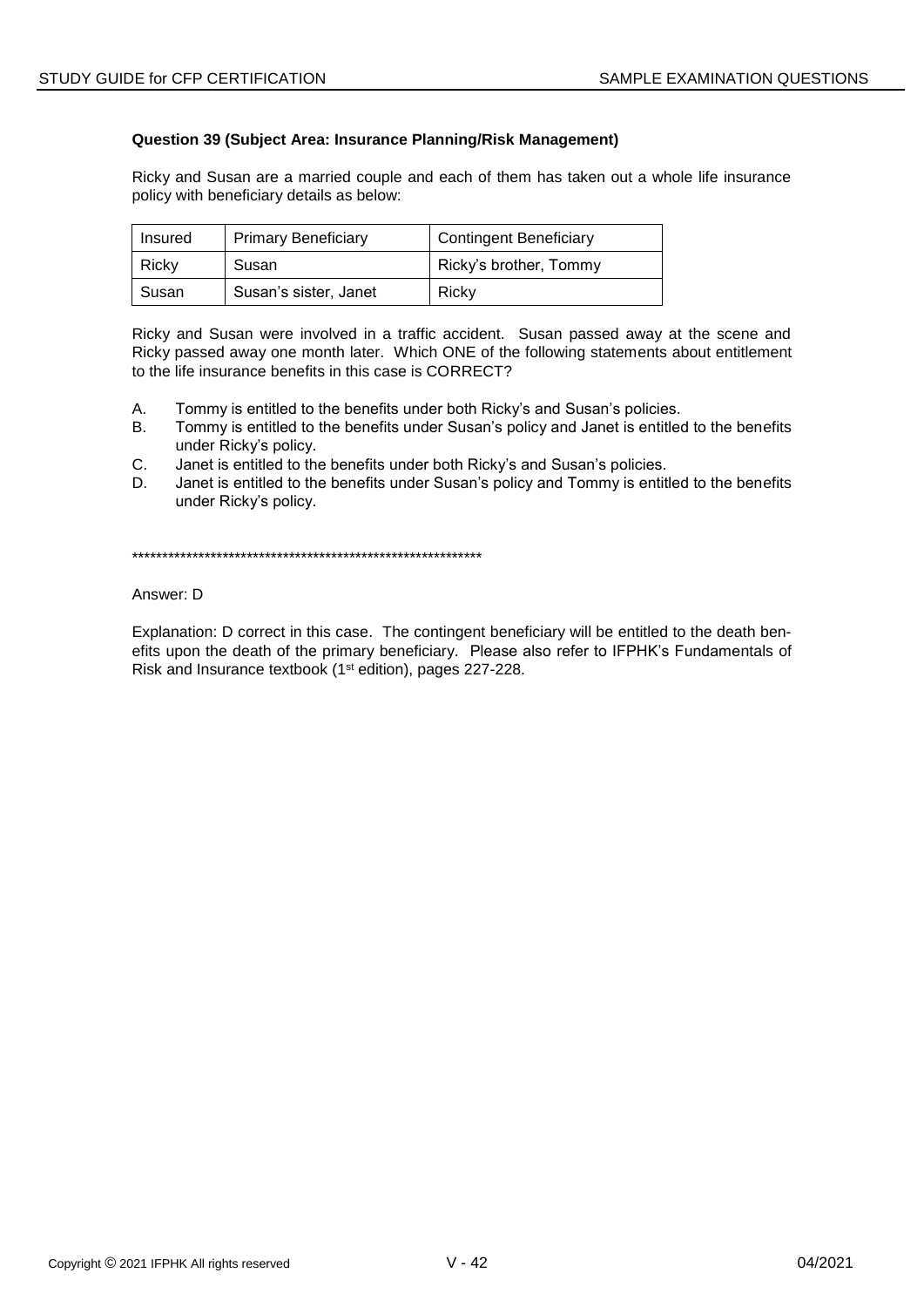## **Question 40 (Subject Area: Insurance Planning/Risk Management)**

### **Please refer to the following information to answer Question 40, Question 41 and Question 42:**

Derek is the owner of a factory in Hong Kong. A German buyer recently placed an order with Derek, included in the contract is a provision that Derek should hold the buyer harmless of any liability incurred due to his products. Derek was required to take out product liability insurance for the exporting products and set up new testing equipment in his factory in order to meet the safety standards in Germany. Derek then approached a few insurance companies for product liability insurance on the exporting products, however the insurance companies refused to insure only the exporting products, but offered to insure all his factory's products instead. Derek expected that it would take 10 years for him to cover the set up cost of the testing equipment. He ultimately decided to give up the contract with the German buyer.

What type of risk management approach has been adopted by the German buyer for applying the hold-harmless provision in the contract with Derek?

- A. Avoidance.
- B. Prevention.
- C. Retention.
- D. Transfer.

\*\*\*\*\*\*\*\*\*\*\*\*\*\*\*\*\*\*\*\*\*\*\*\*\*\*\*\*\*\*\*\*\*\*\*\*\*\*\*\*\*\*\*\*\*\*\*\*\*\*\*\*\*\*\*\*\*\*

Answer: D

Explanation: A hold-harmless provision is the same as an indemnity. By including the provision in the contract with Derek, the German buyer is getting an indemnity from Derek for any losses that it may suffer. The nature of an indemnity is to transfer risk. Please also refer to IFPHK's Fundamentals of Risk and Insurance textbook (1st edition), pages 17-19.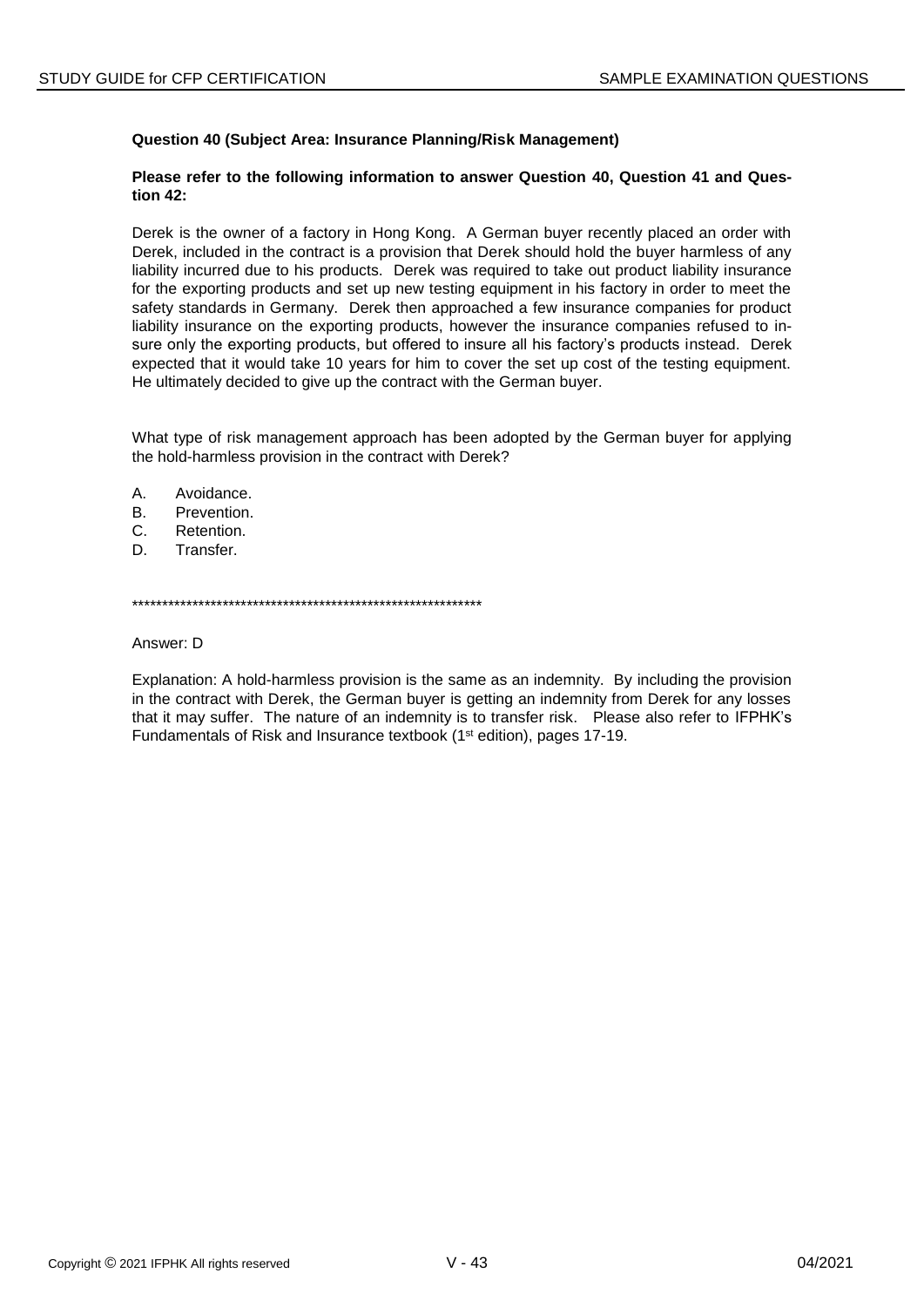### Question 41 (Subject Area: Insurance Planning/Risk Management)

In requiring Derek to insure all his products, the insurance companies are MOST LIKELY protecting themselves against which ONE of the following issues?

- A. Adverse Selection.
- Moral Hazard. **B.**
- Morale Hazard.  $C_{1}$
- Physical Hazard. D.

Answer: A

Explanation: Adverse selection is the tendency of the persons whose exposure to loss is higher than average to take out insurance. By requiring Derek to insure all his products, the insurance companies are protecting themselves against higher exposure to product liability claims in Germany. Please also refer to IFPHK's Fundamentals of Risk and Insurance textbook (1<sup>st</sup> edition), page 48.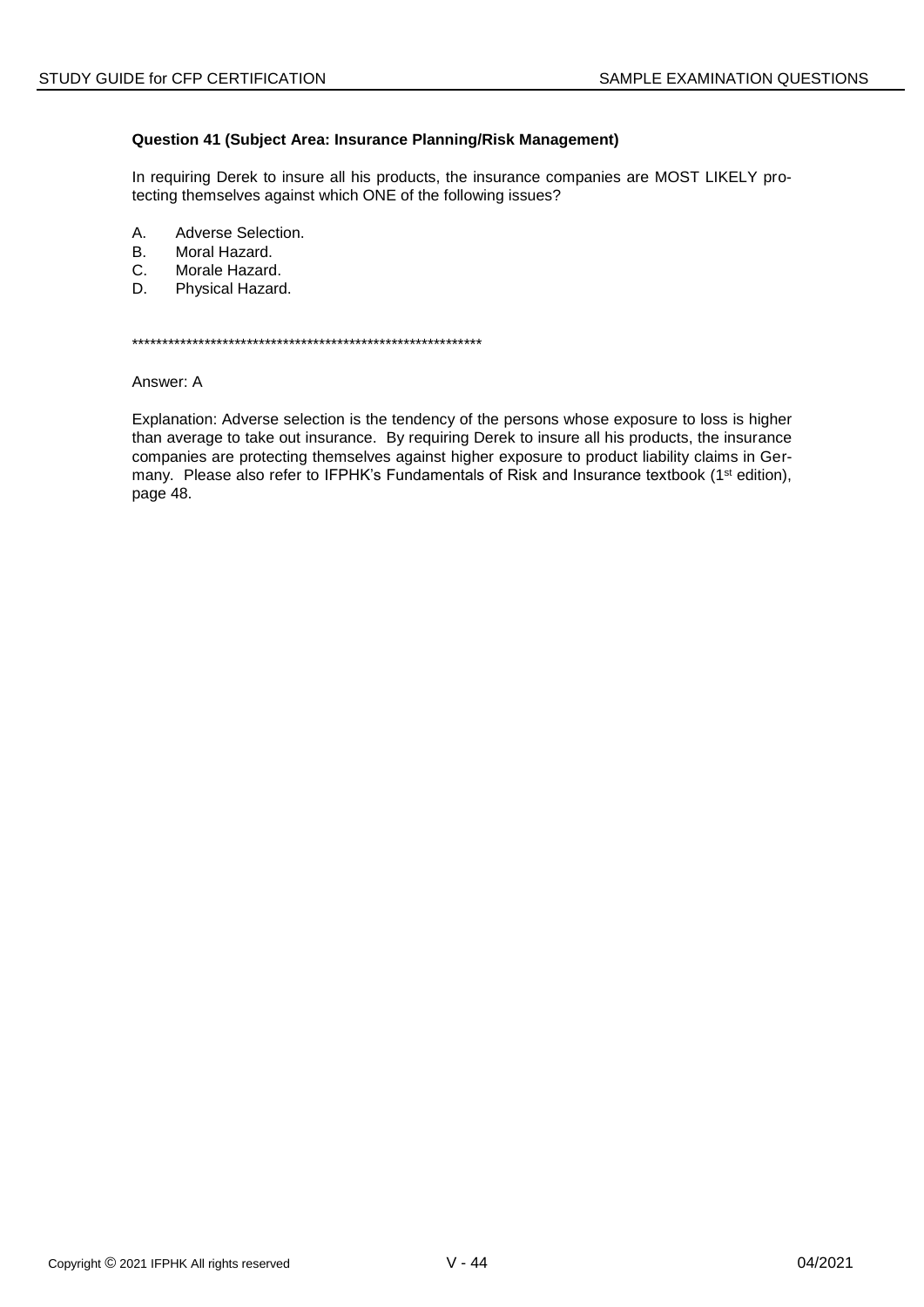### Question 42 (Subject Area: Insurance Planning/Risk Management)

In giving up the contract with the German buyer, Derek is MOST LIKELY to have taken which ONE of the 6 steps in the risk management process?

- Α. Consideration of alternatives and selection of risk treatment device.
- **B.** Evaluation and review.
- $C_{1}$ Evaluation of risks.
- D. Implementation of the decision.

Answer: D

Explanation: Derek has already decided on which risk management approach to adopt. His action of giving up the contract with the German buyer is an implementation of his decision. Please also refer to IFPHK's Fundamentals of Risk and Insurance textbook (1<sup>st</sup> edition), pages 25-33.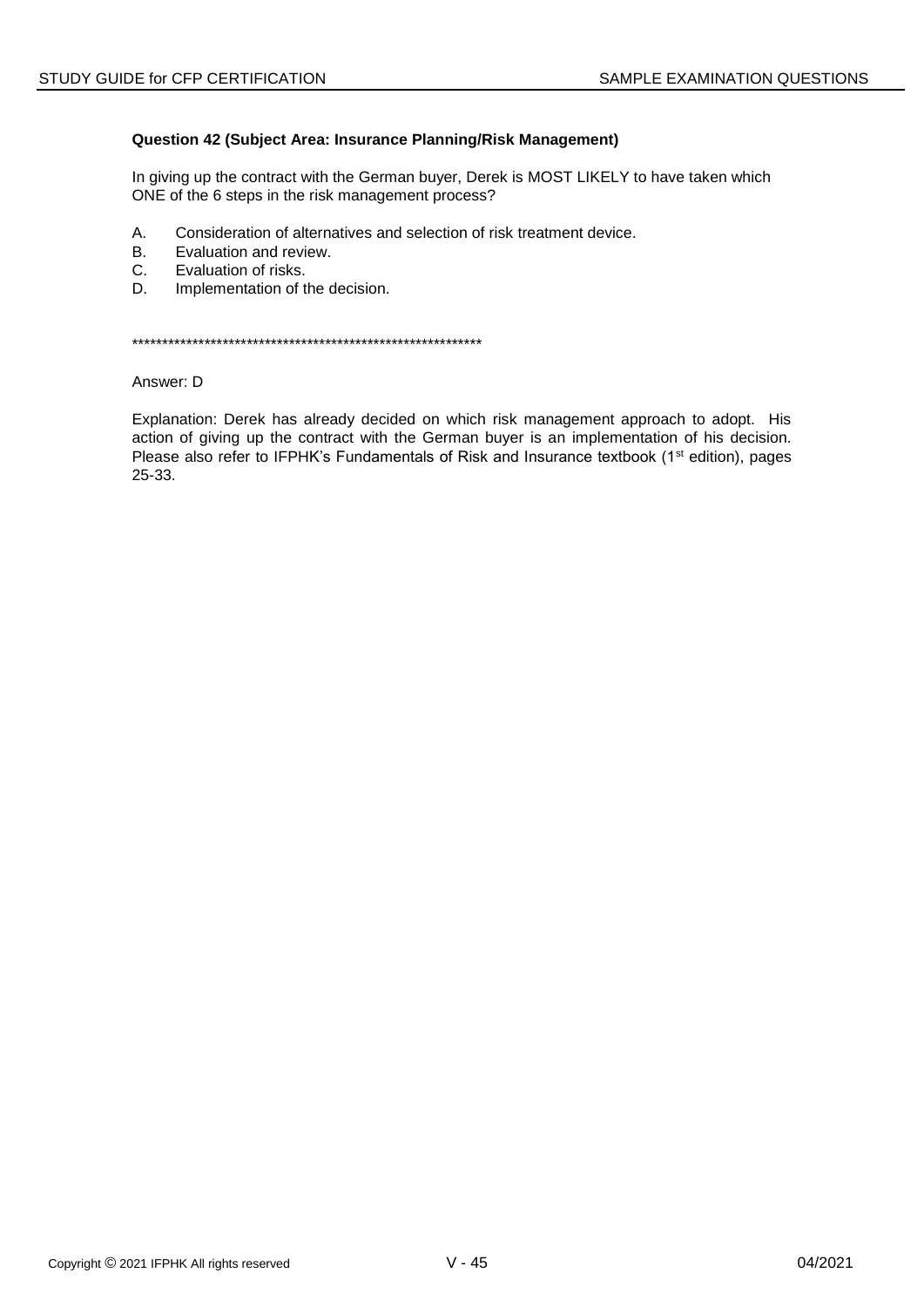## **Question 43 (Subject Area: Tax Planning)**

Identify from the following cases where married person's allowance will be granted to the taxpayer who files the tax return for the year of assessment 2010/11:

- I. Mr. P has been married to his wife for 10 years. His wife has no assessable income for the year of assessment 2010/11.
- II. Mr. Q has been separated from his wife since the year of assessment 2009/10, but he is maintaining his wife by paying a monthly alimony of \$10,000.
- III. Mr. R was divorced from his wife in the year of assessment 2009/10, but he is still maintaining his ex-wife by paying a monthly alimony of \$12,000.
- A. Ionly<br>B. I&IIo
- B. I & II only<br>C. II & III onl
- C. II & III only<br>D. I. II & III
- D. I, II & III

\*\*\*\*\*\*\*\*\*\*\*\*\*\*\*\*\*\*\*\*\*\*\*\*\*\*\*\*\*\*\*\*\*\*\*\*\*\*\*\*\*\*\*\*\*\*\*\*\*\*\*\*\*\*\*\*\*\*

Answer: B

Explanation: I & II are correct. To qualify for married person's allowance, the taxpayer must be married for all or part of the year of assessment, and the spouse did not have any income chargeable to Salaries Tax during the year. Please also refer to Section 29 of the Inland Revenue Ordinance.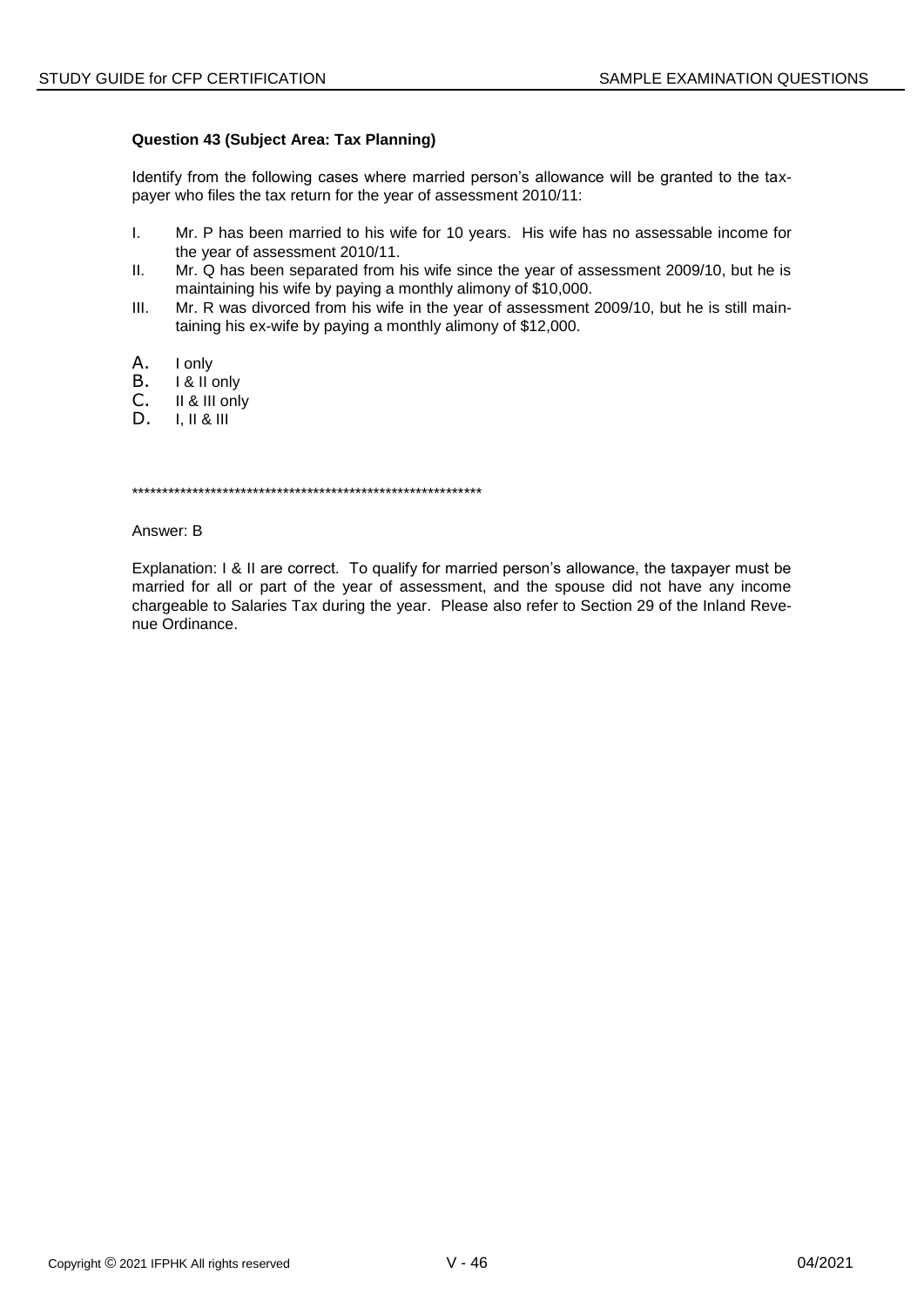### Question 44 (Subject Area: Tax Planning)

Under the Inland Revenue Ordinance, which of the following is/are grounds for a taxpayer to apply to an assessor for correction of errors in a tax return or the assessment?

- $\mathbf{L}$ There was an arithmetical error in the calculation of the amount of the tax charged.
- $II.$ There was an omission in any tax return submitted.
- $III.$ There was an error in the statement submitted with respect to the tax charged.
- Α. III only
- B. I & II only
- C. II & III only
- D.  $I, II & II$

Answer: D

Explanation: I, II & III are correct. A tax assessor appointed under the Inland Revenue Ordinance has the power to correct an assessment. Please also refer to Section 70A of the Inland Revenue Ordinance.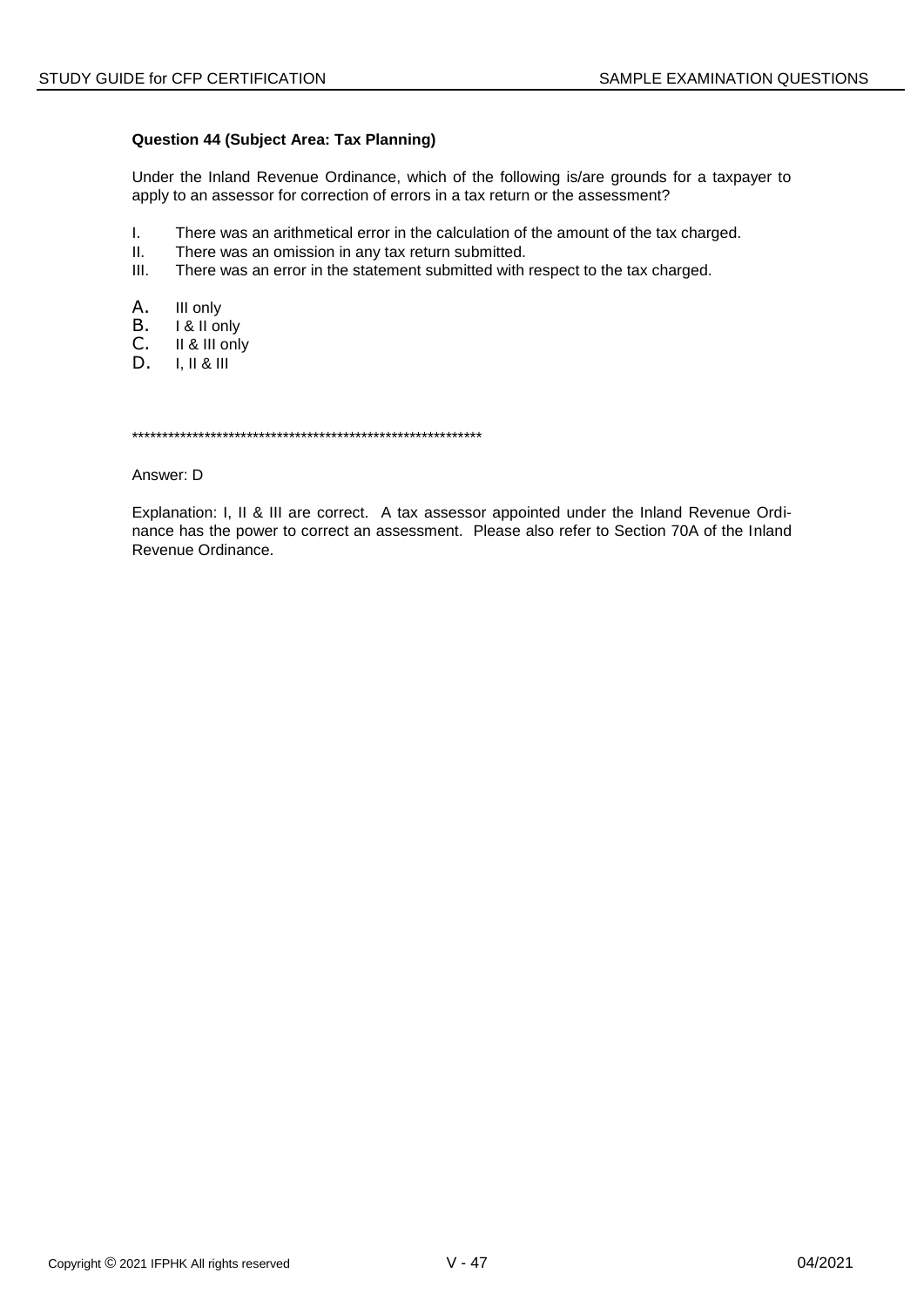### **Question 45 (Subject Area: Tax Planning)**

XYZ Limited is considering providing medical benefits to its employees. Which of the following ways of providing such benefits will be efficient to the employees in the context of Salaries Tax?

- I. Arranging group medical insurance cover for the employees and paying the insurance premium for all employees.
- II. Contracting with a few designated doctors to provide medical consultation to employees free-of-charge.
- III. Reimbursing employees' medical expenses for different doctors of their own choice upon presentation of the medical bills.
- 
- A. Ionly<br>B. I&IIo
- B. I & II only<br>C. II & III onl C. II & III only<br>D. I. II & III
- D. I, II & III

\*\*\*\*\*\*\*\*\*\*\*\*\*\*\*\*\*\*\*\*\*\*\*\*\*\*\*\*\*\*\*\*\*\*\*\*\*\*\*\*\*\*\*\*\*\*\*\*\*\*\*\*\*\*\*\*\*\*

Answer: B

Explanation: I & II are correct. Employee benefits that represent a discharge of an employee's own personal liability by the employer will be taxable. Therefore III is taxable and not efficient to employees under Salaries Tax. Please also refer to Section 9 of the Inland Revenue Ordinance.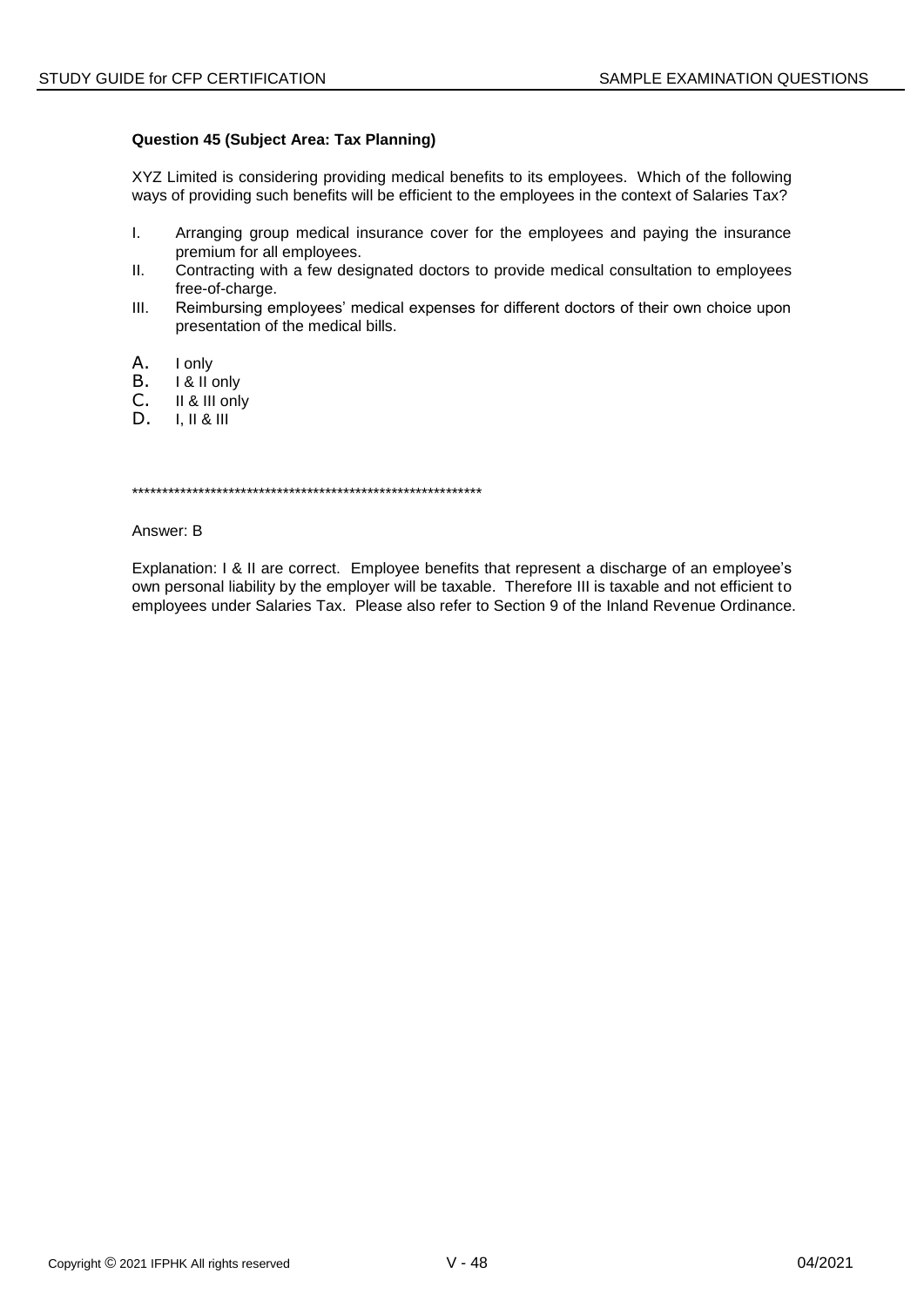### **Question 46 (Subject Area: Estate Planning)**

Which of the following is/are reasons for an individual to set up a trust for estate planning purposes?

- I. To avoid probate.
- II. To reduce estate planning costs.
- III. To protect vulnerable beneficiaries.
- A. I only
- B. I & II only
- C. I & III only<br>D. I. II. & III
- D. I, II, & III

\*\*\*\*\*\*\*\*\*\*\*\*\*\*\*\*\*\*\*\*\*\*\*\*\*\*\*\*\*\*\*\*\*\*\*\*\*\*\*\*\*\*\*\*\*\*\*\*\*\*\*\*\*\*\*\*\*\*

Answer: C

Explanation: I & III are correct. A trust is not part of a deceased person's probate estate. It can be used to provide for vulnerable beneficiaries. The cost for setting up a trust is usually high. Please also refer to IFPHK's Employee Benefits and Estate Planning textbook (1<sup>st</sup> edition), Chapter 8.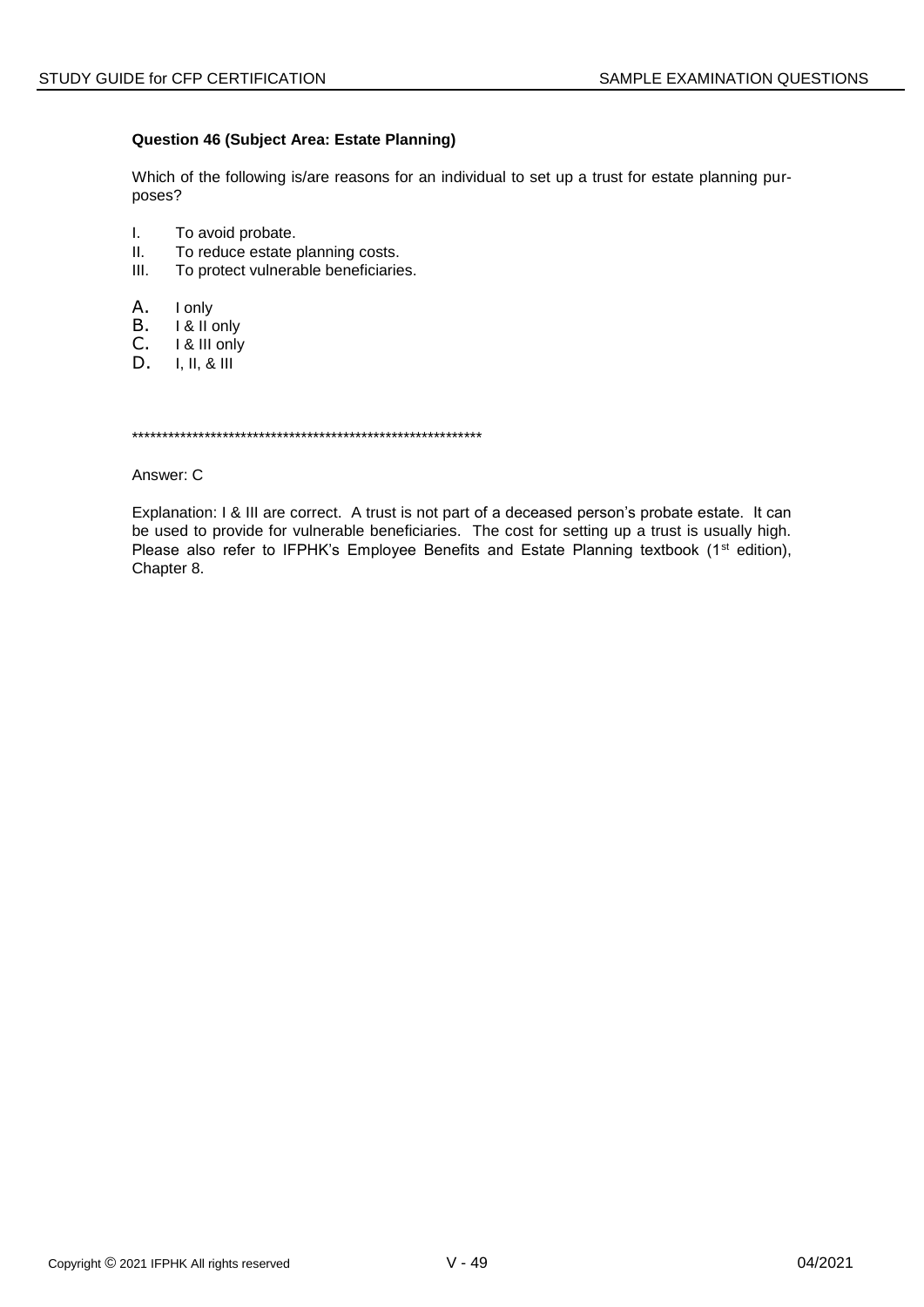### Question 47 (Subject Area: Estate Planning)

Generally speaking, a financial planner is expected to carry out which of the following activities in his client's will-making process?

- $\mathbf{L}$ To co-ordinate with other members of the estate planning team.
- $II.$ To review the will to ensure the contents fulfill the client's objectives.
- $III.$ To recommend the client appointing him as the executor of the will.
- Α. I only
- В. I & II only
- C. I & III only
- D. II & III only

Answer: B

Explanation: I & II are correct. A financial planner is not expected to recommend himself as the executor of his client's will. Please also refer to IFPHK's Employee Benefits and Estate Planning textbook (1<sup>st</sup> edition), pages 117-118.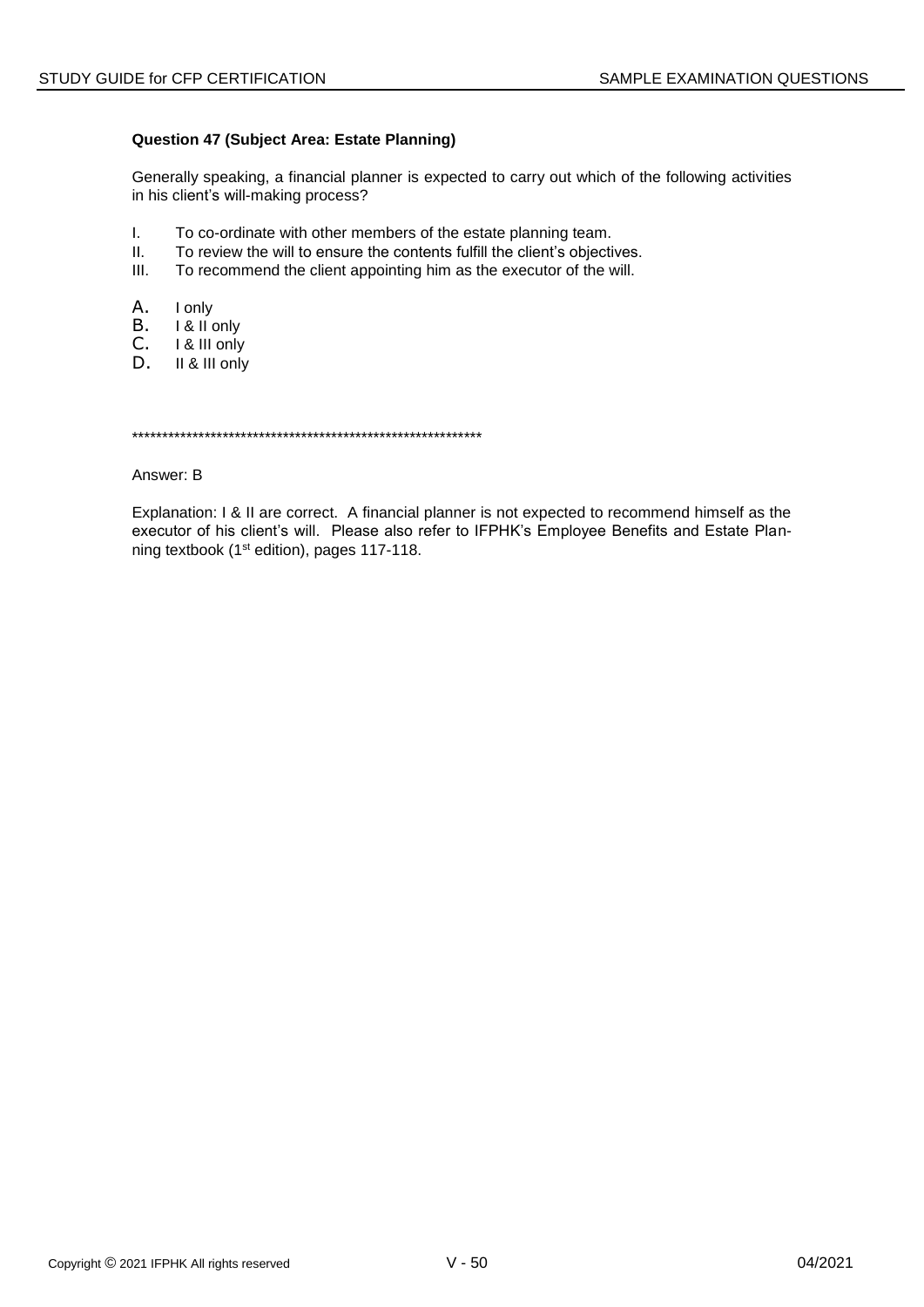### **Please refer to the following information to answer Question 48, Question 49, Question 50 and Question 51:**

Mathew is 50 years old and single. He was employed for over 14 years as a full-time chef of a restaurant. However, Mathew had a car accident 3 months ago and his right shoulder was badly injured as a result. Mathew spent a month in hospital, and his doctor told him that he is now severely disabled because he will not be able to use his right shoulder for the rest of his life. The accident occurred when Mathew was going to work in a bus operated by his employer, and the driver of the bus was successfully prosecuted by the police for his careless driving that caused the accident. Mathew's claim under the Employees' Compensation Ordinance was successful. Mathew recently checked with an insurance agent of Great Insurance Company as to his needs for whole life insurance. He learnt that, due to his disability, the cover will require a longer waiting period and a higher-than-standard premium level. He did not take out the cover.

Mathew and his father jointly own a flat in Tuen Mun as tenants-in-common where they live together with Mathew's 52-year-old elder brother, Mark. The flat is fully paid up and has a current market value of around \$2,800,000. Mathew's father intends for Mathew to take up his share in the flat on his death. Neither Mathew nor his father has made wills, and apart from Mark they do not have other living relatives.

### **Question 48 (Subject: Insurance Planning/Risk Management)**

Mathew is currently eligible for assistance under which TWO of the following government social welfare schemes in Hong Kong?

- I. Comprehensive Social Security Assistance Scheme.
- II. Emergency Relief.
- III. Social Security Allowance Scheme.
- IV. Traffic Accident Victims Assistance Scheme.
- A. I & II only
- B. I & III only
- C. II & IV only
- D. **III & IV only**

\*\*\*\*\*\*\*\*\*\*\*\*\*\*\*\*\*\*\*\*\*\*\*\*\*\*\*\*\*\*\*\*\*\*\*\*\*\*\*\*\*\*\*\*\*\*\*\*\*\*\*\*\*\*\*\*\*\*

Answer: D

Explanation: III and IV are correct. Mathew satisfies the current eligibility criteria for the Social Security Allowance Scheme and the Traffic Accident Victims Assistance Scheme. For details, please refer to the website of the Social Welfare Department.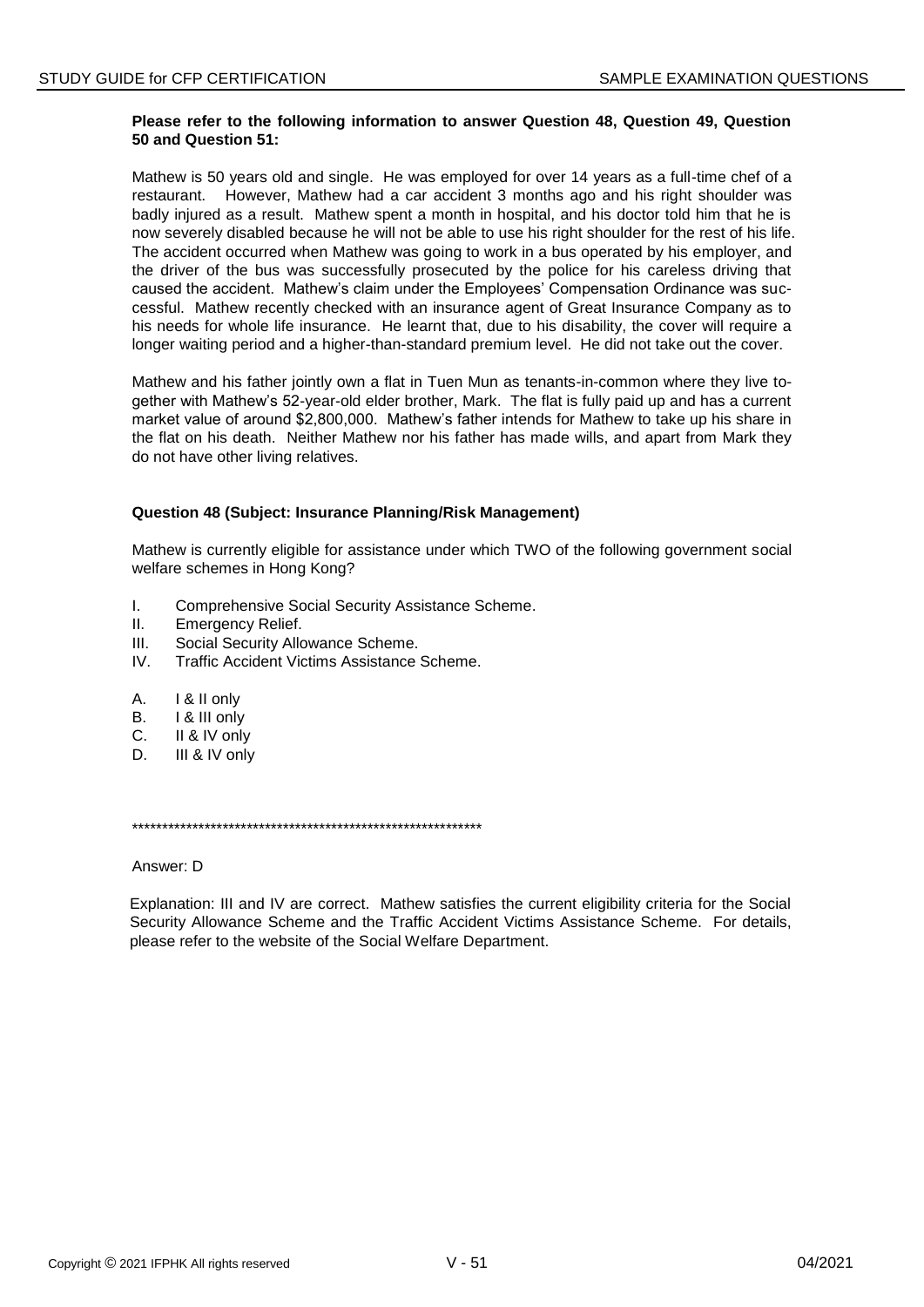## Question 49 (Subject: Insurance Planning/Risk Management)

Which of the following factors are relevant to Mathew's success in his claim under the Employees' Compensation Ordinance for the traffic accident?

- $\mathbf{L}$ The operator of the bus in which Mathew traveled.
- $II.$ The party liable for Mathew's accident.
- $III.$ The period of time that Mathew had been employed by his employer.
- IV. The purpose of Mathew's travel in the bus.
- А. I & II only
- **B.** I & IV only
- $C_{1}$ I, III & IV only
- D. II, III & IV only

#### Answer: B

Explanation: I and IV are correct. The identity of the operator of the transport in which an employee traveled and the purpose of the travel are relevant factors for a claim to succeed under the Employees' Compensation Ordinance. Please also refer to IFPHK's Employee Benefits and Estate Planning textbook (1st edition), page 16-17.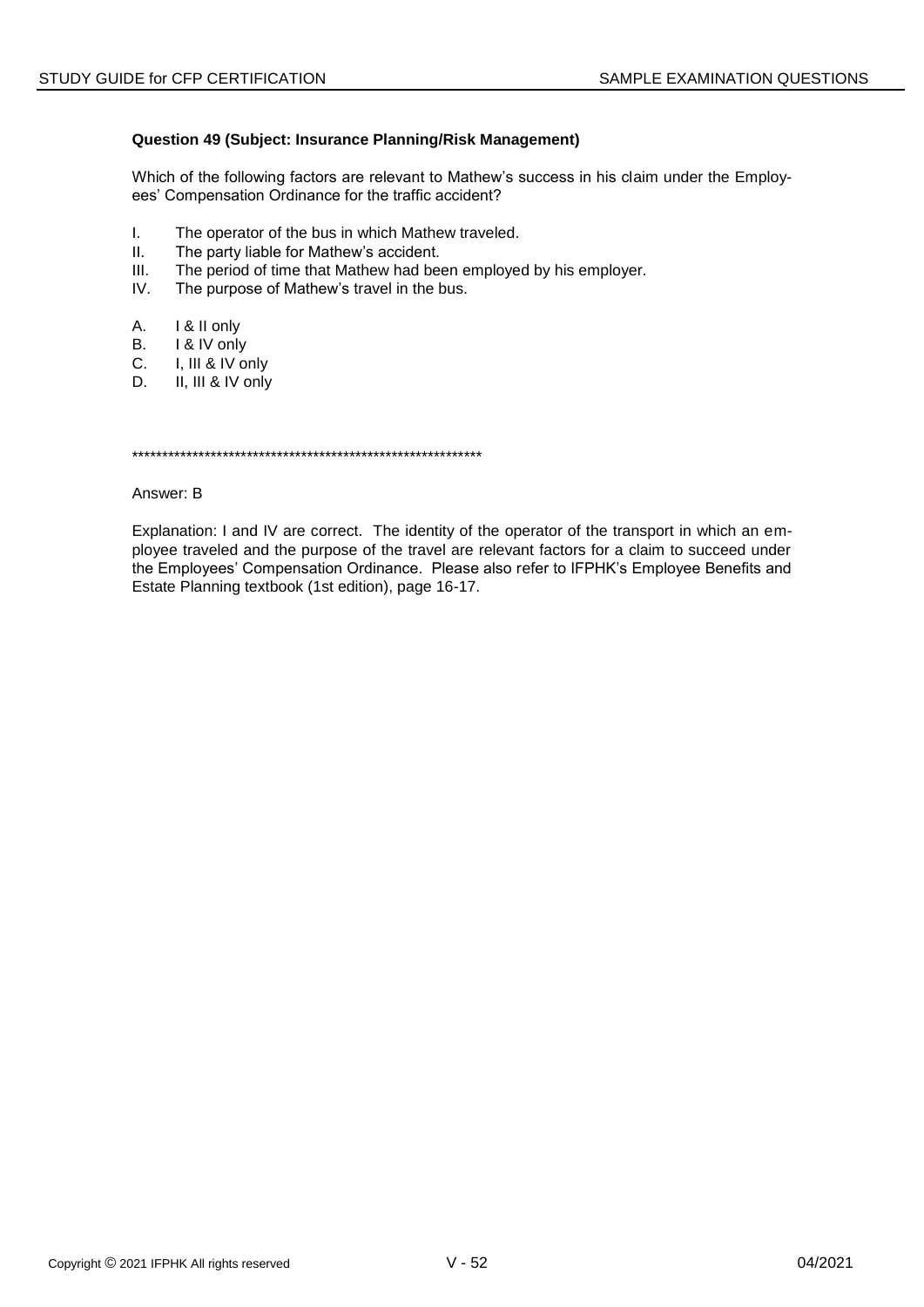## **Question 50 (Subject: Insurance Planning/Risk Management)**

Which of the following statements in relation to Great Insurance Company's requirements for Mathew's life insurance cover are CORRECT?

- I. A longer waiting period is required to enforce the principle of indemnity.
- II. The level of premium quoted is a result of the use of a different mortality table.
- III. The level of premium quoted violates the Disability Discrimination Ordinance.
- IV. The purpose for the level of premium quoted is to avoid adverse selection.
- A. II & IV only
- B. I, II & III only
- C. I, III & IV only
- D. II, III & IV only

\*\*\*\*\*\*\*\*\*\*\*\*\*\*\*\*\*\*\*\*\*\*\*\*\*\*\*\*\*\*\*\*\*\*\*\*\*\*\*\*\*\*\*\*\*\*\*\*\*\*\*\*\*\*\*\*\*\*

Answer: A

Explanation: II and IV are correct. People whose exposure to loss is higher than average have a tendency to require greater protection cover than others. Please also refer to IFPHK's Fundamentals of Risk and Insurance textbook (1st edition), page 48 and 324.